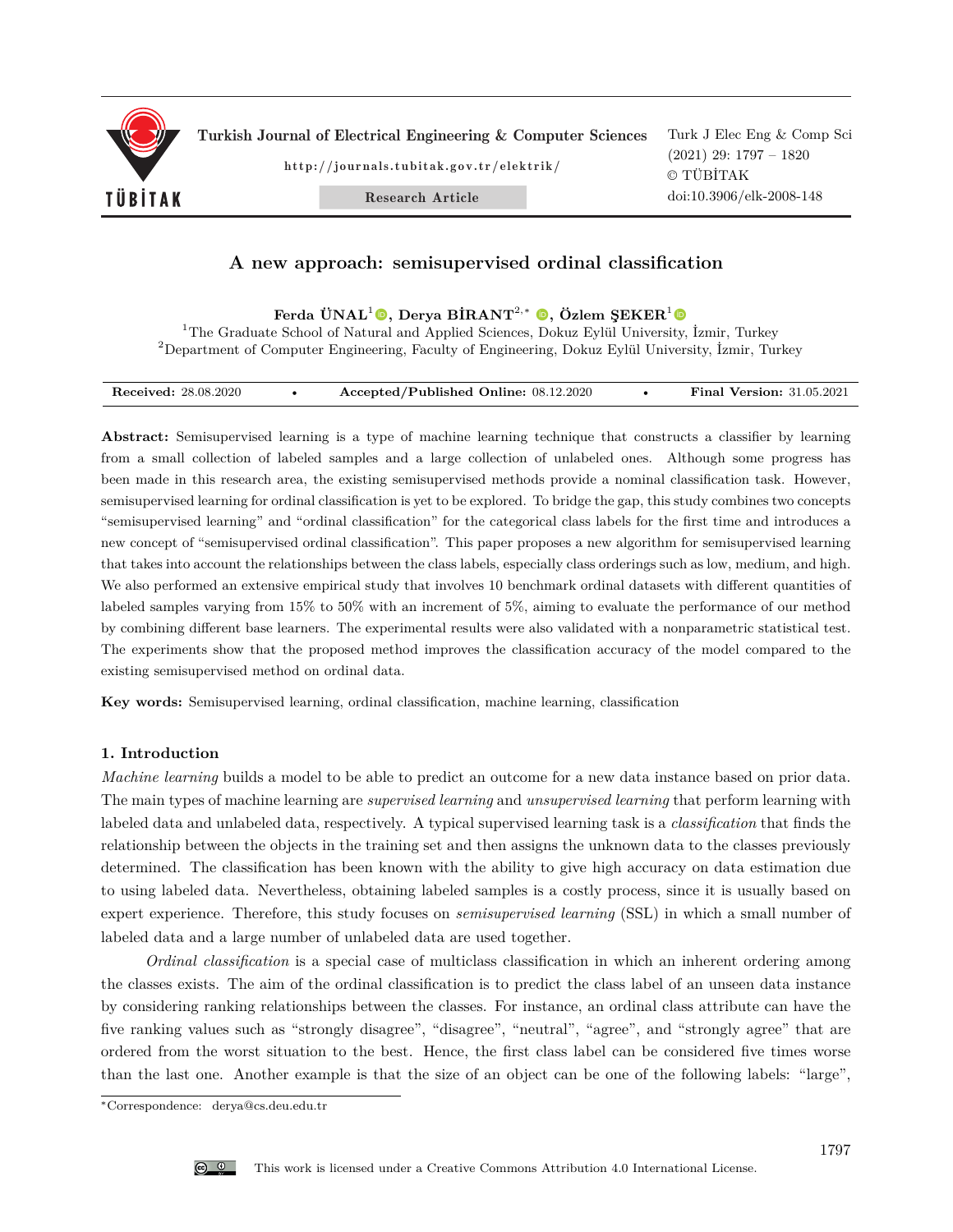"medium", and "small". According to the literature [\[1](#page-22-0)], in case there is an order relationship among the class label, ignoring this relationship can affect classification performance in a negative way.

The main motivations of this study are two-fold. (i) The existing SSL algorithms are capable of processing nominal or numerical class labels; however, we also need to capture the orderings among the categorical class labels. (ii) The traditional ordinal classification is limited to using only labeled ordinal data to construct a classifier; however, we also need a learning paradigm dealing with the design of classifiers in the presence of both labeled ordinal data and unlabeled ordinal data.

The main novelty of this paper is that the ordinal classification is used as a new approach for semisupervised learning. It proposes a new algorithm, called *semisupervised ordinal classification* (SSOC), which relies on semantic knowledge on the class label ordering and uses both labeled and unlabeled data together for classification. Our algorithm is different from the traditional regression and multiclass classification algorithms since, in the former, numeric target values are predicted based on a metric and, in the latter, there is no ordering between classes.

The main contributions of this study can be summarized as follows: (i) This is the first study that combines two concepts "semisupervised learning" and "ordinal classification" for the categorical class labels and introduces a new concept of "semisupervised ordinal classification"; (ii) this paper proposes a new algorithm, called SSOC, for semisupervised learning that takes into account the relationships between the class labels, especially class orderings such as bad, regular, and good; (iii) our new method allows a standard base learner to be applied to an ordinal classification task. This study is also original in that it compares alternative base learners conjunction with the proposed method, including decision tree (DT), support vector machines (SVM), k-nearest neighbors (KNN), random forest (RF) and neural network (NN); (iv) it is the first time that different ratios of labeled data (from 15% to 50%) are explored for ordinal classification.

The proposed SSOC method consists of the following main stages: The first stage is to train multiple binary classifiers on the existing labeled ordinal data. After that, the unlabeled data is labeled by the constructed classifiers via their predictions to generate additional labeled data, which is commonly referred to as pseudolabeled data. Lastly, the final inductive classifier is built by using both originally labeled and pseudo-labeled ordinal data.

In the experiments, the effectiveness of the proposed SSOC method was verified on 10 benchmark ordinal datasets by comparing with the standard ordinal classification algorithm [[1\]](#page-22-0). In addition, it was also compared with the well-known semisupervised classification algorithm, called YATSI (yet another two stage idea) [[2\]](#page-22-1). The main findings can be concluded as follows:

- The proposed SSOC method resulted in a significant improvement over the existing YATSI method.
- The accuracy of prediction slightly increased as the number of labeled data samples increased.
- When the SSOC method was tested in combination with popular classification algorithms (DT, SVM, KNN, RF, and NN), the SSOC-RF algorithm achieved significantly better accuracy (93*.*57%) than the rest.
- Semisupervised ordinal classification methods (SSOC-DT, SSOC-SVM, SSOC-RF, and SSOC-NN) generally exceeded their supervised ordinal counterparts (OC-DT, OC-SVM, OC-RF, and OC-NN) in terms of accuracy when labeling at most half of the ordinal instances.

The implications/novelty of the results can be summarized as follows. The SSOC method performed high accuracy by the use of a set of labeled ordinal data and a set of unlabeled ordinal data. The Wilcoxon statistical test results showed that the differences in the performances of the proposed method and the existing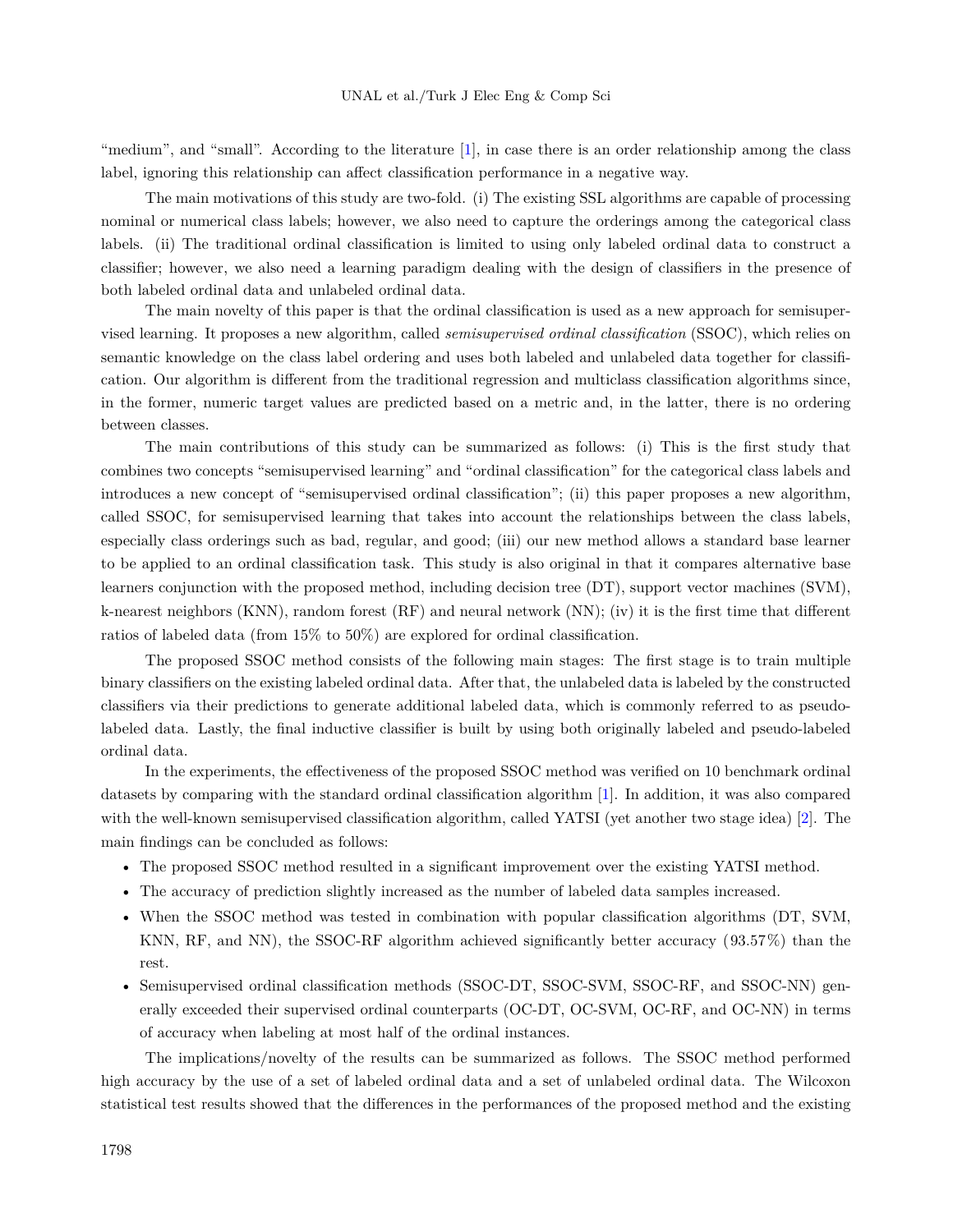method are statistically significant. As a result, the proposed SSOC method can be successfully used for the tasks in management decisions and assessments where both labeled and unlabeled data are available and the classes of the objects are discretely ordinal, instead of nominal or numerical.

The proposed method (SSOC) has a number of advantages that can be summarized as follows:

- The traditional ordinal classification is limited to using only labeled ordinal data to build a model. The traditional semisupervised learning disregards the ordering information in class labels. The main advantage of the SSOC method is that it overcomes these two limitations and deals with the design of classification models in the presence of both labeled ordinal data and unlabeled ordinal data.
- In many real-world applications, an extremely huge amount of unlabeled ordinal data is available. However, labeling ordinal data is an expensive, difficult, tedious, or time-consuming process, since it usually requires human efforts, sometimes domain expert knowledge. Data labeling by domain experts has both explicit costs such as financial resources and implicit costs such as time spent. This is especially true for real-world applications that include learning from a large number of class labels and distinguishing similar classes. The SSOC method addresses this inherent bottleneck by automatically allowing the model to integrate the available unlabeled ordinal data with little or no cost.
- An important advantage of the SSOC method is that it can be utilized with the combination of any supervised base learner such as DT, SVM, and NN. The base learner is entirely unaware of the semisupervised ordinal classification method, in fact, it simply learns from the ordinal labeled and pseudo-labeled samples as if they were regular labeled instances.
- The ordinal classification methods often address the problems where labeled ordinal data is scarce or expensive. However, it is difficult to build a strong classifier with high generalization ability by using limited labeled ordinal data. The main idea behind the SSOC method is to take advantage of a huge amount of unlabeled ordinal data when building the ordinal classifier. In addition to labeled ordinal data, the SSOC method also exploits unlabeled data to help improve classification performance. Thanks to the SSOC method, the unlabeled data instances provide additional knowledge that is relevant for ordinal classification, and they can successfully be used to improve the generalization ability of the learning system.
- Another advantage is that the SSOC method can be applied to any ordinal data without any prior information about the given dataset. It does not provide any specific knowledge and specific assumptions for the given data.
- A large amount of data generated in real-life is unlabeled. Since the SSOC method covers a relatively wide domain, it enables enormous applications, and so it expands the application field of the ordinal classification algorithm.

The remainder of this paper is organized as follows: Section 2 presents the previous works on semisupervised learning as well as ordinal classification; Section 3 explains the method proposed in this article; Section 4 presents the empirical results with dataset descriptions. Finally, concluding remarks and possible future works are given in Section 5.

# **2. Related work**

Since our study combines two concepts ("semi-supervised learning" and "ordinal classification") for the categorical class labels for the first time, we herein present a literature review of previous studies on both of them separately.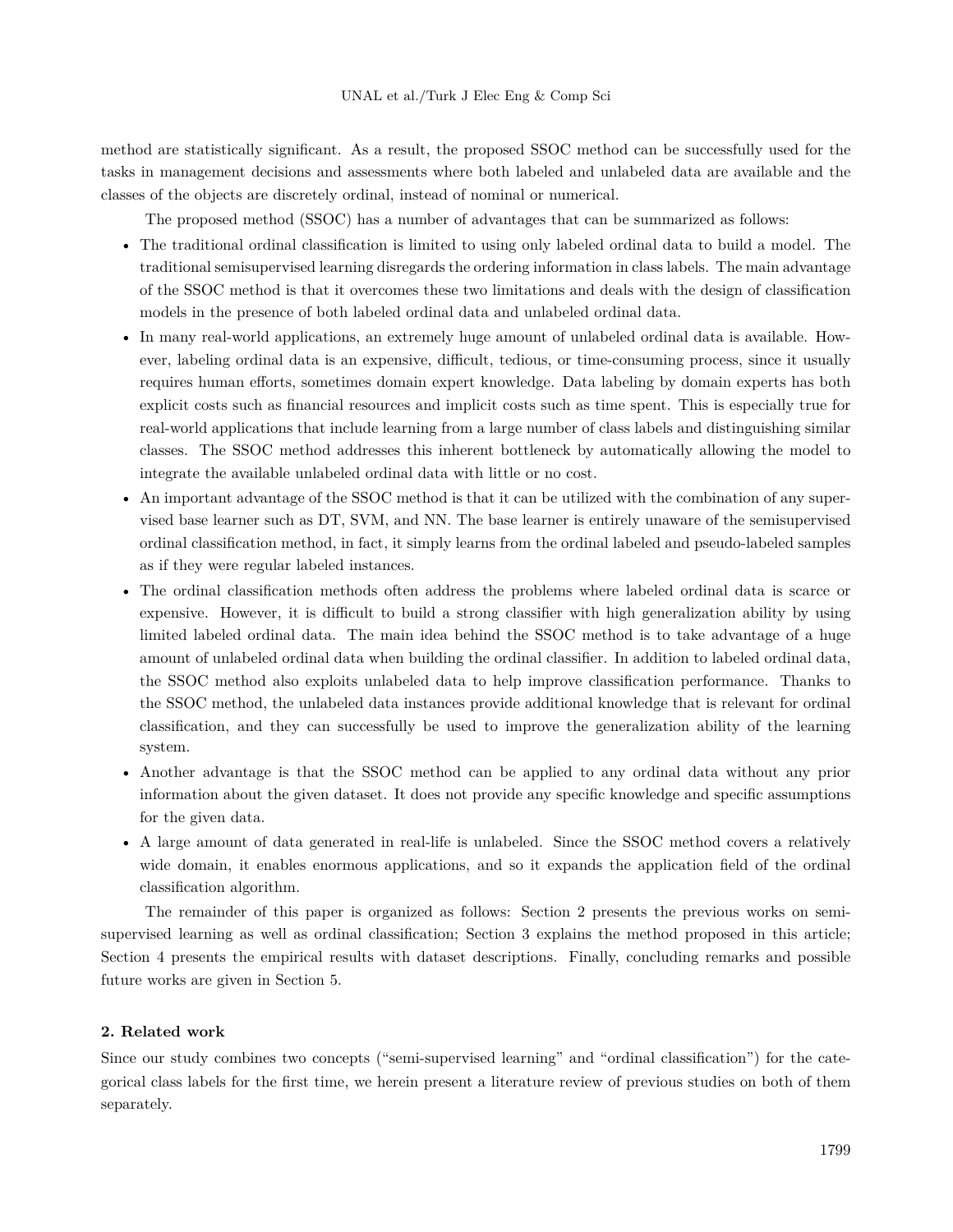#### **2.1. Literature review for semisupervised learning**

In the field of semisupervised learning (SSL), some new methods have been developed, as well as some existing supervised methods have been adapted to the problem. Until now, the semisupervised learning methods have been successfully applied to problems in many different areas such as health [[3\]](#page-22-2), security [[4\]](#page-22-3), education [\[5](#page-22-4)], geology  $[6]$ , biology  $[7]$  $[7]$ , real estate  $[8]$ , and energy  $[9]$ . A comprehensive survey on the SSL topic was conducted by Van Engelen and Hoos in 2020 [\[10](#page-23-2)]. They give a broad overview of the SSL methods by presenting a new taxonomy, explain recent advances, and provide basic assumptions underlying SSL.

Semisupervised learning can be grouped into two different categories [[10\]](#page-23-2): inductive learning and transductive learning. The goal of *inductive learning* [\[11](#page-23-3)] is to produce a prediction function that is defined on the whole input space. On the other hand, the idea in *transductive learning* [[6,](#page-22-5) [12](#page-23-4)] is to directly perform predictions only for the unlabeled data. In other words, given a dataset consisting of labeled  $(X_L)$  and unlabeled  $(X_U)$ samples such that  $X_L$ ,  $X_U \subseteq X$ , with labels  $Y_L \in Y$  for the labeled samples, the inductive methods consider both  $X_L$  and  $X_U$  to yield a model f:  $X \mapsto Y$ , whereas the transductive methods output predicted labels  $\hat{Y}_U$ for the given unlabeled samples  $(X_U)$  only. Our proposed algorithm (SSOC) is based on the inductive learning paradigm.

The semisupervised learning methods exist in the literature can be mainly categorized into generative models [\[10\]](#page-23-2), cotraining [\[7](#page-22-6), [8](#page-23-0)], self-training [[5\]](#page-22-4), semisupervised support vector machines (i.e., semi-SVM, S3VM) [[9\]](#page-23-1), disagreement-based methods [\[4](#page-22-3)] and graph-based methods [\[3](#page-22-2), [11](#page-23-3)]. *Generative models* [[10\]](#page-23-2) build a joint probability model (i.e., Gaussian mixture model) depending on a distribution assumption, and the decision boundary is determined by using both labeled data samples and unlabeled data samples in the probabilistic framework such as expectation-maximization, maximum probability likelihood, or Bayes. The *cotraining methods* [[7,](#page-22-6) [8](#page-23-0)] iteratively build two or more classifiers by using multiple different views of data, in which the most confident predictions of a classifier on the unlabeled samples are utilized as the labeled training samples by another classifier in each iteration. *Self-training* [[5\]](#page-22-4) is one of the widely used wrapper approaches, where a classifier firstly is trained with the initial labeled data for the purpose of classifying unlabeled samples, and then it is retrained by adding its predictions to the labeled data. The Semi-SVM method [[9\]](#page-23-1) is an extended version of the traditional SVM, which is used both labeled and unlabeled data to iteratively find a boundary that maximizes the margins between classes. The *disagreement-based* methods [\[4](#page-22-3)] train multiple learners and exploit the disagreements among the learners during the SSL process. The *graph-based* methods[[3,](#page-22-2) [11\]](#page-23-3) firstly construct a weighted graph, where each vertex refers to a data sample and the edge between two nodes represents the pairwise similarity of data samples, and then the methods use the graph to assign class labels to the unlabeled data samples. In our study, a new approach based on the self-training method is proposed to address the ordinal classification.

Similar to supervised learning, no technique has been discovered yet to determine prior information in which the SSL method is well-suited for a certain problem. Each method has some advantages and disadvantages, as well as each problem, even each dataset, has its own characteristics. Therefore, a combination of empirical evaluation and theoretical analysis should be used to determine a method that is best-suited to the given problem. For instance, Livieris et al. [\[5](#page-22-4)] compared four different semisupervised algorithms (cotraining, selftraining, tri-training, and YATSI) to determine the best one for the student performance prediction problem. Similarly, Uylas Sati [\[13](#page-23-5)] tested many different SSL methods on real-world datasets.

A semisupervised learning problem is designed to reflect an assumption that the algorithm builds on.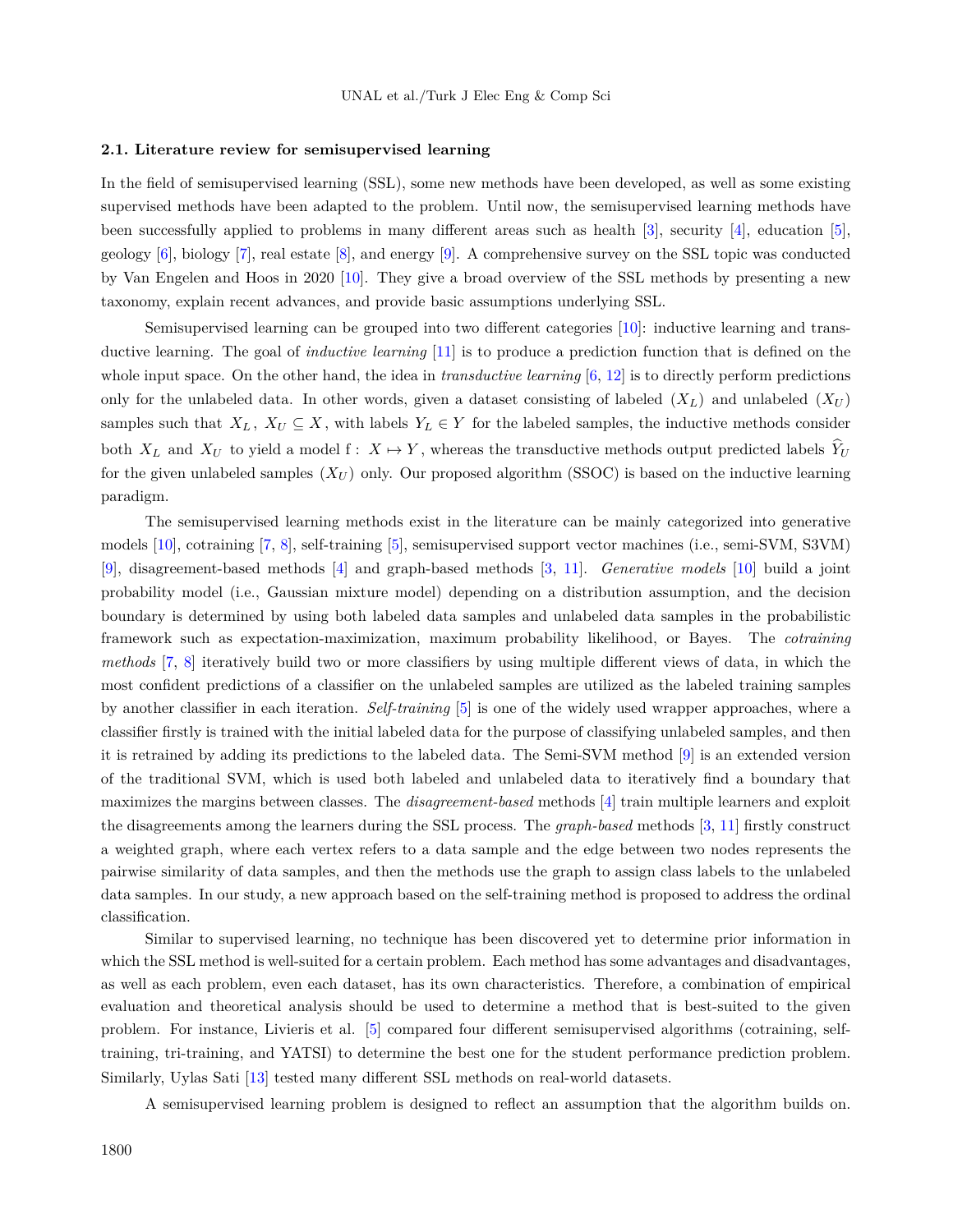The most commonly known assumptions are cluster assumption, manifold assumption, smoothness assumption, and low-density separation assumption [[14\]](#page-23-6). The *cluster assumption* considers that samples belonging to the same group are likely to be of the same class. The *manifold assumption* states that data samples on the same low-dimensional manifold have a great probability of having the same class value. The *smoothness assumption* means that if samples close to each other in a high-density space, these samples may have the same label. The *low-density separation assumption* states that the class-decision boundary lies in the region where the data density is low in the input space. Since our proposed algorithm deals with the ordinal classification task, it is based on the assumption that if two samples are close, then, may have similar class rankings (orders).

Although most of the research on SSL has been centered on semisupervised classification, other problems such as *semisupervised clustering* [[12\]](#page-23-4) and *semisupervised regression* [[8\]](#page-23-0) have also been studied. The former focuses on building a model using labeled data and unlabeled data together to make a prediction based on continuous variables, whereas the latter aims to improve clustering results with the help of labeled data.

Since the aforementioned SSL algorithms focus on nominal classification, they are out of the scope of this paper. They do not capture and reflect the orderings among the class labels; hence, they may lead to construct inefficient models in terms of accuracy in the case of ordinal data. Unlike the previous studies, this paper proposes a new paradigm for semisupervised learning where ordinal data is used in the model construction process. More specifically, semisupervised learning is extended by considering the relationships between class labels.

## **2.2. Literature review for ordinal classification**

*Ordinal classification* (OC) considers the problems where the class labels of the target attribute in the dataset follow a given order, such as *very hot, hot, warm, cold, and very cold* labels in weather prediction problem. Recently, the ordinal classification has received much attention in machine learning field with the development of a growing number of real-world applications, such as customer segmentation (i.e., gold, silver, and bronze), sentiment analysis (i.e., happy, natural, and sad), credit scoring (i.e., high, medium, and low risk levels), human age estimation (i.e., old, adult, and young), medical diagnosis (i.e., initiation, proliferation and progression stages of cancer), and survey analysis (i.e., disagree, neutral, and agree). In these contexts, the ability to capture the natural order of the labels is crucial to improve the classification performance of the model. The importance of taking into account inter-classes relations has already been proven in [\[1](#page-22-0)].

The OC approaches can be grouped under three categories: threshold approaches, naive approaches, and ordinal binary decomposition approaches [[15\]](#page-23-7). The *threshold approaches* [[16\]](#page-23-8) obtain a set of thresholds by dividing the target variables into successive intervals, where each class label belongs to an interval limited by these thresholds. The *naive approaches* [[17\]](#page-23-9) use an appropriate simplifying assumption on the class labels to treat OC problems as if they were standard classification problems. For instance, one possible solution is to use different weights for different class labels, or another alternative solution is to map the class labels into numeric values and then implement a standard regression algorithm such as the support vector regression. The *ordinal binary decomposition* (OBD) *approaches* [[1\]](#page-22-0) transform the original ordinal classification task into a set of binary classification tasks. Each sub-task is separately solved by a binary classification algorithm, and then the final class labels are determined by ultimately combining the binary outputs into one label. In this study, we propose a new method based on the OBD approach.

The supervised ordinal classification approaches aforementioned above present limitations when only a small number of labeled ordinal data is available. The reason is that, in most ordinal classification problems,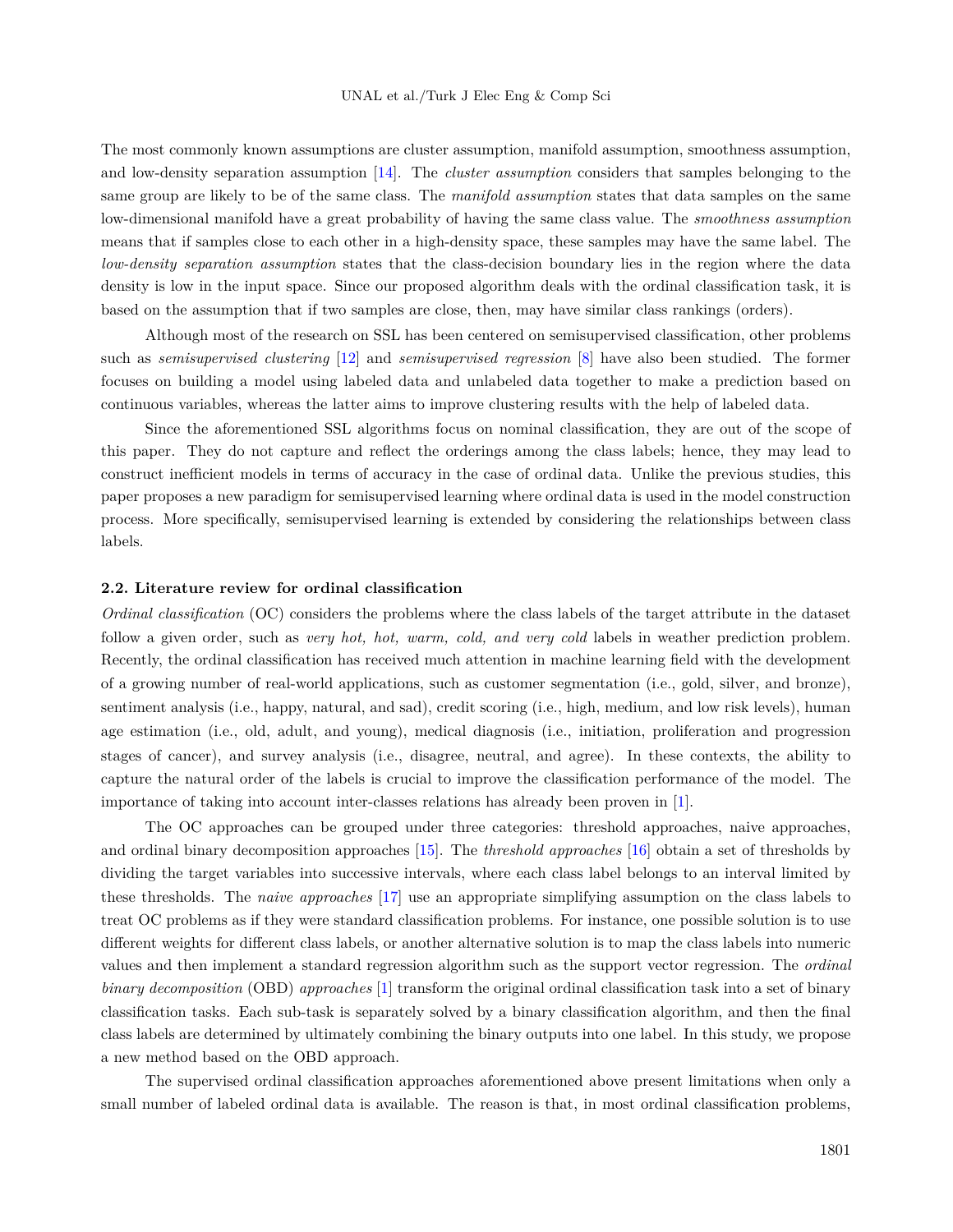data instances are labeled by a user and this process could be difficult, expensive, or time-consuming, especially when the number of class labels is high (i.e., more than three). In order to overcome this limitation, this article proposes a new paradigm for ordinal classification where both labeled ordinal data and unlabeled data are utilized during the model construction process.

*Semisupervised ordinal regression* (SSOR) has very little coverage in the literature, only several detailed analyses [\[18](#page-23-10)[–21](#page-23-11)] has been performed. Table [1](#page-5-0) shows the comparison of our SSOC study with the existing SSOR studies. Our method differs from the existing methods in three respects. First, they performed the prediction of numeric target values, while we focus on the classification of categorical target values. Second, they used different methods such as kernel discriminant learning [\[18](#page-23-10)], empirical risk minimization [[19\]](#page-23-12), max-coupled learning [\[20](#page-23-13)], and Gaussian processes [[21](#page-23-11)]; whereas we utilized the ordinal binary decomposition method. Third, since their target values are numeric they used different evaluation metrics such as mean absolute error (MAE), mean squared error (MSE), and mean zero-one error (MZE), whereas we tested the performance with accuracy and F-score metrics. To the best of our knowledge, a semisupervised ordinal classification that will consider the ordinal categorical class labels has not been studied until now. To bridge this gap, in this study, a new algorithm for semisupervised learning is developed in the context of ordinal classification.

<span id="page-5-0"></span>

| Ref                        |      | Methods                                           |                                                                                                      |              | Target class attribute | Evaluation               | Application        |
|----------------------------|------|---------------------------------------------------|------------------------------------------------------------------------------------------------------|--------------|------------------------|--------------------------|--------------------|
|                            | Year |                                                   | Algorithm                                                                                            | Numeric      | Categorical            | metrics                  | domain             |
| $\overline{18}$            | 2016 | $dis-$<br>Kernel<br>criminant<br>learning<br>KDL) | empirical<br>Reduced<br>fea-<br>ture space semisupervised<br>KDL for ordinal regres-<br>sion (ES-DL) |              |                        | MAE<br><b>STD</b>        | Various<br>domains |
| $\vert 19 \vert$           | 2019 | Empirical risk<br>minimization                    | Semisupervised ordinal re-<br>gression with Gaussian<br>kernel (SEMI-Kernel)                         |              |                        | MAE<br><b>MSE</b><br>MZE | Various<br>domains |
| $\left\vert 20\right\vert$ | 2011 | Max-coupled<br>learning                           | Semisupervised<br>max-<br>coupling algorithm                                                         | $\checkmark$ |                        | MAE                      | Health             |
| $\left[ 21\right]$         | 2013 | Gaussian pro-<br>cesses                           | Semisupervised Gaussian<br>process ordinal regression<br>(SSGPOR)                                    | $\checkmark$ |                        | MAE<br>MZE               | Various<br>domains |
| Proposed<br>approach       |      | Ordinal binary<br>decomposition                   | DT, SVM, KNN, RF, and<br>NN                                                                          |              | $\checkmark$           | Accuracy<br>F-Score      | Various<br>domains |

**Table 1**. Comparison of our study with the existing studies.

Cardoso and Domingues [[20\]](#page-23-13) propose a new learning paradigm, called max-coupled learning, and three different methodologies for the breast cancer application. Our study differs from their study in many aspects. First, they focused on the prediction of numeric target values (breast imaging reporting and data system - BIRADS scores such as 1,2,3), whereas we consider the categorical class labels where the metrical distances between adjacent categories are commonly unknown. For instance, the question of whether the difference between classes  $c_1$  and  $c_2$  is the same as between classes  $c_2$  and  $c_3$  is unknown. We propose a completely different approach that enables unlabeled data via the smoothness assumption (i.e., close samples are likely to have similar categorical class labels). Second, their method was proposed for handling data with two views (*x* and  $z$ ), however, our method can be applied to any ordinal data without any restriction. Third, they presented their solution for a specific problem (breast cancer) by generating synthetic data, whereas we demonstrated the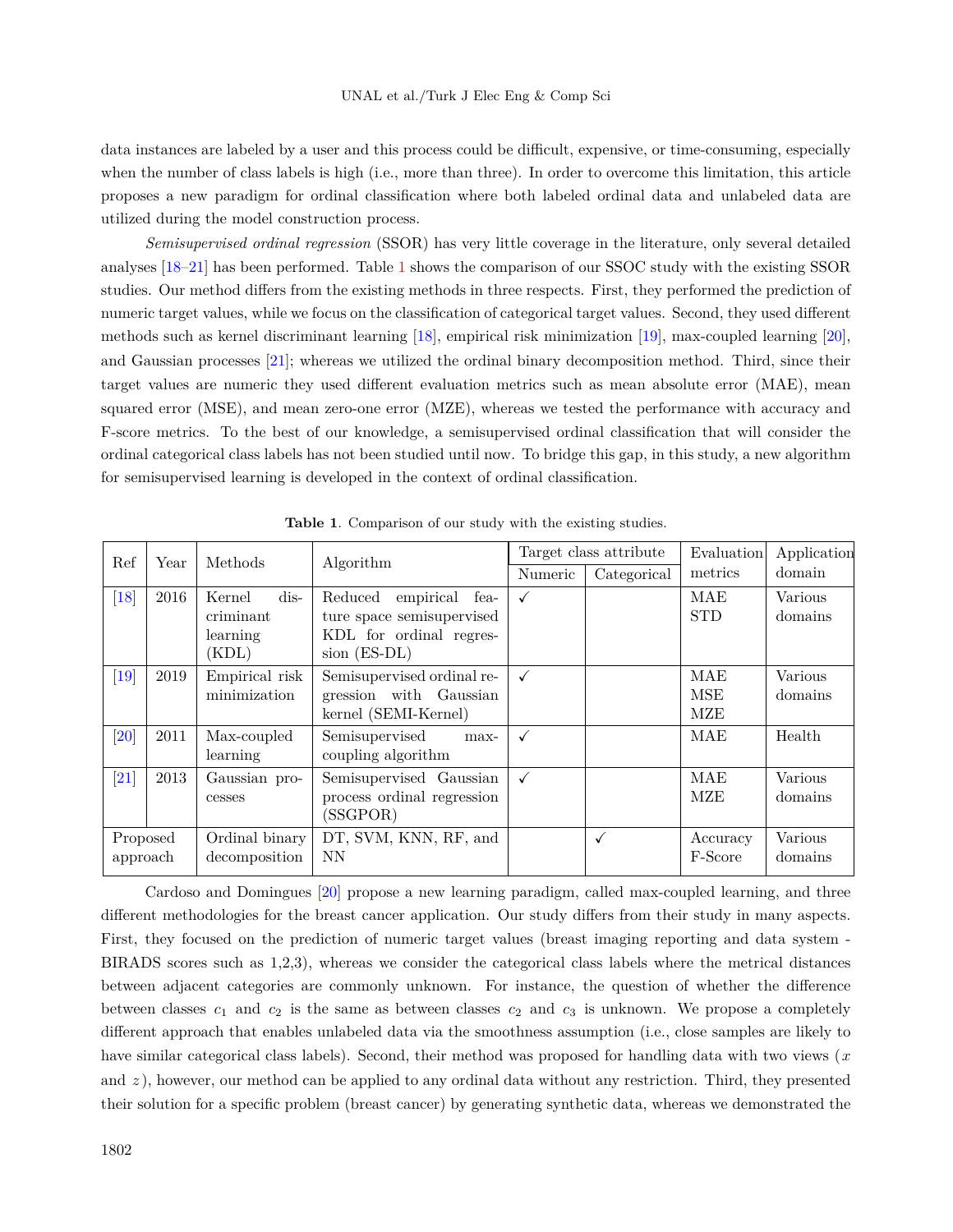generalization ability of our method on real-world datasets obtained from various domains. Fourth, they used a different method (max-coupling) which finds the maximum of the values obtained from the two "views" in prediction, while we utilized the ordinal binary decomposition method by considering upward and downward unions of classes. Fifth, to evaluate the performance, they used the MAE metric since their target values are numeric like a regression problem, whereas we assess the percentage of errors since the class labels are categorical.

## **3. Material and methods**

## **3.1. Semisupervised learning**

*Semisupervised learning* (SSL) is an important and useful type of machine learning concerned with using both labeled and unlabeled data to perform a particular learning task. It is conceptually situated between unsupervised learning and supervised learning and implies a more complex problem than both of them. The semisupervised learning topic has received much attention in many areas ranging from health [\[3](#page-22-2)] to education [\[5](#page-22-4)], where it is cheaper and easier to obtain unlabeled data rather than labeled data since it requires less expertise, effort, and time consumption.

The existing SSL algorithms are capable of processing nominal data; however, they do not capture and reflect the orderings among the class labels. Hence, they may lead to building inefficient models in the case of ordinal data. In order to address this limitation of the existing SSL algorithms, in this article, we propose a new SSL algorithm to exploit the presence of the orders among class labels in ordinal data. Our study aims to investigate how combining labeled and unlabeled ordinal data may improve the classification performance, and develop an algorithm that takes advantage of such a combination.

### **3.2. Ordinal classification**

*Ordinal classification* is a special kind of supervised multi-class classification task that addresses the class attributes whose labels exhibit a form of ordering. For example, an ordinal class attribute can represent four wind-level categories in a wind speed prediction problem: *very high*, *high*, *moderate*, and *low*. It is clear that there exists an order among the class labels such that *very high*  $\succ$  *high*  $\succ$  *moderate*  $\succ$  *low*, where  $\succ$  represents that the former class label is better than the latter class label.

The conventional classification algorithms disregard the ordering information in class labels; however, it usually leads to a significant loss of performance. In a ordinal classification problem, a sample from the lowest class is remarkably different from a sample from the highest class, whereas two samples, from the lowest and middle classes, are relatively close to each other. Therefore, taking into account such ordering information aims to improve the performances of classifiers.

The traditional ordinal classification is limited to using only labeled ordinal data to construct a classifier. However, in this study, we propose a novel learning paradigm dealing with the design of classifiers in the presence of both labeled ordinal data and unlabeled ordinal data.

# **3.3. The proposed approach: semi-supervised ordinal classification**

In this study, we propose a new approach "*semi-supervised ordinal classification*" (SSOC), which considers the hierarchical relationship among the target variables when using both labeled and unlabeled ordinal data for classification. In other words, we present a new classification strategy for incorporating ordinal data information into semisupervised learning.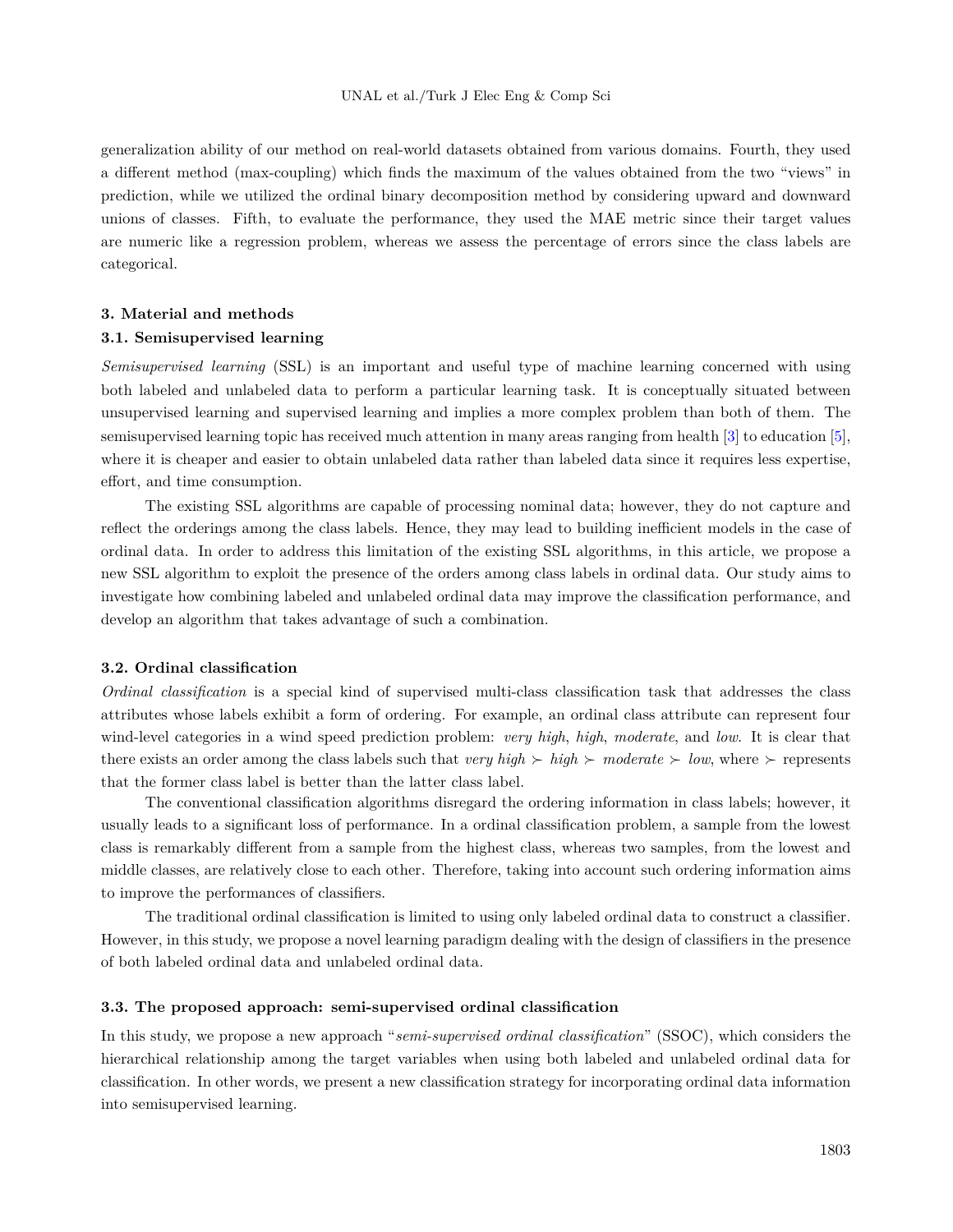There are many cases where unlabeled data in addition to labeled ordinal data can help in building or improving a classifier. Consider, for instance, the case of movie classification, where we want to assign a rating to a collection of movies such as very good, good, average, poor, and terrible ratings. However, most users might not have an interest in rating movies, thus labeled ordinal data is scarce or difficult to obtain; on the other hand, a huge amount of unlabeled data is available. This is where semisupervised ordinal classification comes in. The proposed SSOC method is able to use unlabeled data along with the labeled ordinal data to construct more efficient models in terms of accuracy compared to the standard ordinal classification methods.

A simple solution for the SSOC can be converting class labels into real values, e.g., {1,2,3,4,5}, and then solve the problem as a standard regression problem. However, this solution may lead to building unreliable models, since the metrical distances between adjacent categories are commonly unknown. For instance, the question is whether the difference between saying "strongly agree" and "agree" is the same as between saying "neutral" and "disagree". The answer is that it is not possible to ensure this assumption. Therefore, in this paper, we propose a completely different approach. We extended the ordinal classification algorithm presented in [\[1](#page-22-0)] to enable unlabeled data via the smoothness assumption (i.e., close samples are likely to have similar categorical class labels).

The proposed SSOC method is based on the *self-training* principle (also known as *self-learning* or *selflabeling*). Firstly, an ordinal classifier is trained in a standard way with an initial small number of labeled samples on an ordinal scale. After that, the unlabeled data is labeled by the constructed ordinal classifier via its predictions. Lastly, a purely ordinal classification algorithm builds the final inductive classifier by using both originally labeled and pseudo-labeled ordinal data together.

#### **3.3.1. The formal definition of the proposed method**

Formally let *X* be an input space with *d*-dimensional features,  $X \subseteq \mathbb{R}^d$ , and,  $\mathcal{Y} = \{c_1, c_2, ..., c_k\}$  be a finite set of predetermined ordered classes such that  $c_1 \prec c_2 \prec \ldots \prec c_k$ . We denote two sample sets  $\mathcal{X}_L$  and  $\mathcal{X}_U$  as the collection of input instances for the ordinal labeled and unlabeled samples, respectively, where  $\mathcal{X}_L, \mathcal{X}_U \in \mathcal{X}$  and  $\mathcal{X} = \mathcal{X}_L \cup \mathcal{X}_U$ . Given a set of l labeled instances  $\{(x_i, y_i)\}_{i=1}^l$  and u unlabeled instances  $\{x_j\}_{j=l+1}^{(l+u)}$ , we denote labeled data as  $D_L = \{(x_1, y_1), (x_2, y_2), (x_l, y_l)\}\$ and unlabeled data as  $D_U = \{x_{l+1}, x_{l+2}, , x_{l+u}\}\$ . Each data point  $(x_i, y_i)$  in the labeled data  $D_L$  consists of an instance  $x_i$  from a given input space  $\mathcal X$ , such that  $x_i \in \mathcal X$ , and has an associated label  $y_i$ , where  $y_i$  is one of the ordinal categories such that  $y_i \in \mathcal{Y}$ . The two datasets  $D_L$  and  $D_U$  form the training set *D* together with *n* instances, where  $n = l + u$ . We are especially interested in cases where  $u \gg l$  since an unlabeled instance is abundant and easily to be obtained while labeling the instance is difficult and expensive since it usually requires expert knowledge.

**Definition 1 (Semi-supervised ordinal classification)** *Semi-supervised ordinal classification refers to the problem that utilizes both ordinal labeled data D<sup>L</sup> and unlabeled data D<sup>U</sup> and aims to find a decision function*  $f: \mathcal{X}_{L+U} \to \mathcal{Y}$  that can correctly predict the class labels  $y^*$  of some unseen inputs  $x^*$ .

The proposed SSOC method consists of two main steps. In the first step, the SSOC method applies an ordinal classification algorithm to the labeled ordinal instances in  $\mathcal{X}_L$  to build an ordinal classifier and then produces pseudo-labels  $\hat{\mathcal{Y}} = \{y_{l+1}, y_{l+2}, y_{l+u}\}\$ for the unlabeled data instances in  $\mathcal{X}_U$  by using the predictions of the resulting classifier. In the second step, the ordinal classifier is then retrained on the newly obtained pseudo-labeled ordinal data in addition to the originally labeled ordinal data.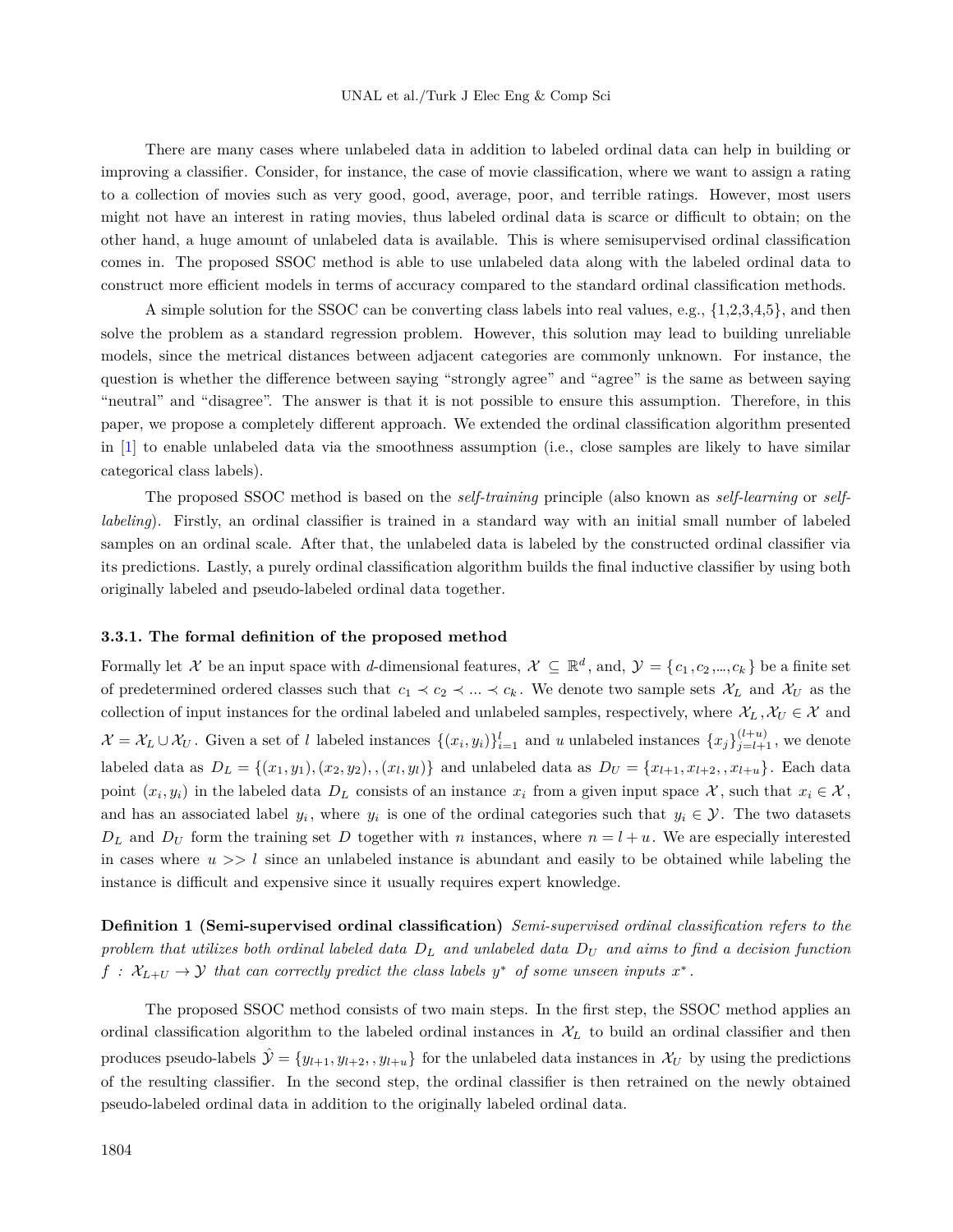**Definition 2 (Ordinal decomposition)** Assume that the output space is defined as  $\mathcal{Y} = \{c_1, c_2, c_k\}$  and the *labels are ordered according to the ranking structure*  $c_k \succ ... \succ c_2 \succ c_1$ , where  $\succ$  denote this order information. *Ordinal decomposition is to decompose the original ordinal classification problem involving k classes into k −* 1 *binary classification problems to encode the ordering information among the class labels. The i th binary problem* is defined by separating the classes from 1 to i, denoted by  $\mathcal{Y}_{-} = \{c_1, c_2, c_i\}$ , and the classes from  $i+1$  to k, *denoted by*  $\mathcal{Y}_+ = \{c_{i+1}, c_{i+2}, , c_k\}.$ 

Rather than the standard class probability  $P(label = c_i)$ , the  $i^{th}$  problem estimates the binary composition probability  $P(label \succ c_i)$ , which is the probability of a sample of having a class greater than  $c_i$  in the ordinal scale. In this way, it takes into account the order among the classes since the upward and downward unions of classes are progressively considered during the creation of the binary datasets. The final output is then predicted by multiple models (*k −* 1 models), which are trained in conjunction with a base learner, i.e., using a decision tree method.

<span id="page-8-0"></span>**Definition 3 (Binary composition probability)** Let  $M_i$  for  $i = 1, 2, k - 1$ , denotes the model constructed *for the ordinal classification problem. Given a search instance x, an estimation Mi*(*x*) *is considered as a prediction of the probability*  $P(L_x \succ c_i)$  *that the class label of x is interpreted in*  $\mathcal{Y}_+$ *, where*  $L_x$  *denotes the class label of x. Binary composition probabilities on Y are formulated as follows:*

$$
P(c_1) = 1 - P(L_x > c_1)
$$
  
\n
$$
P(c_i) = P(L_x > c_{i-1}) \times (1 - P(L_x > c_i)) \qquad 1 < i < k
$$
  
\n
$$
P(c_k) = P(L_x > c_{k-1})
$$
\n(1)

To assign a class label (*L*) to a new sample *x*, we need to calculate the probabilities of the *k* ordinal classes using *k* - 1 binary models. The prediction of the probabilities for the first and last class depends on a single model. The probability of an example being of the first class  $P(c_1)$  is given by  $1 - P(L_x \succ c_1)$  since we will only consider the first model that discriminates between  $c<sub>1</sub>$  and the rest. Similarly, the probability of the last class  $P(c_k)$  is computed from  $P(L_x \succ c_{k-1})$  in accordance with the one-vs-followers strategy. For the intermediate classes  $1 \leq i \leq k$ , the probability depends on a pair of models since the ordinal structure of a middle-class  $c_i$  can be reflected by two indicators: greater than its previous class  $P(L_x \succ c_{i-1})$  and not greater than itself  $(1 - P(L_x \succ c_i))$ . In this way, the method considers the order in the frontiers. For instance, when the model is queried with a sample x for the class  $c_2$ , a vote for the higher classes  $c_3$  and a vote for the lower classes  $c_1$  should be considered. Therefore, the upward and downward unions of classes are progressively considered. In other words, adjacent classes are grouped together to encode the ordering among classes. For example, assume that there are five ordered classes: very sad, sad, natural, happy, and very happy; then the probability of each class is calculated as follows:

 $\{verysad\}$  {sad, natural, happy, veryhappy} P(verysad) = 1 - P( label  $\succ$  verysad) {verysad, sad, natural, happy} {veryhappy} P(veryhappy) = P( label  $\succ$  happy)

Ordinal decomposition Binary composition probability

```
\{ \text{verysad} \} \{ \text{sad} \} \{ \text{natural}, \text{ happy}, \text{veryhappy} \} P(sad) = P(\text{ label} > \text{verysad}) \times (1 - P(\text{ label} > \text{sad}))\{verysad, sad\} \{natural\} \{happy, veryhappy\} P(natural) = P(\label{red} > sad) \times (1 - P(\label{red} \label{red} \label{red} P(\text{label} > sad))\{verysad, sad, natural\} \{happy\} \{veryhappy\} P(happy) = P( label \succ natural ) \times (1 - P( label \succ happy))
```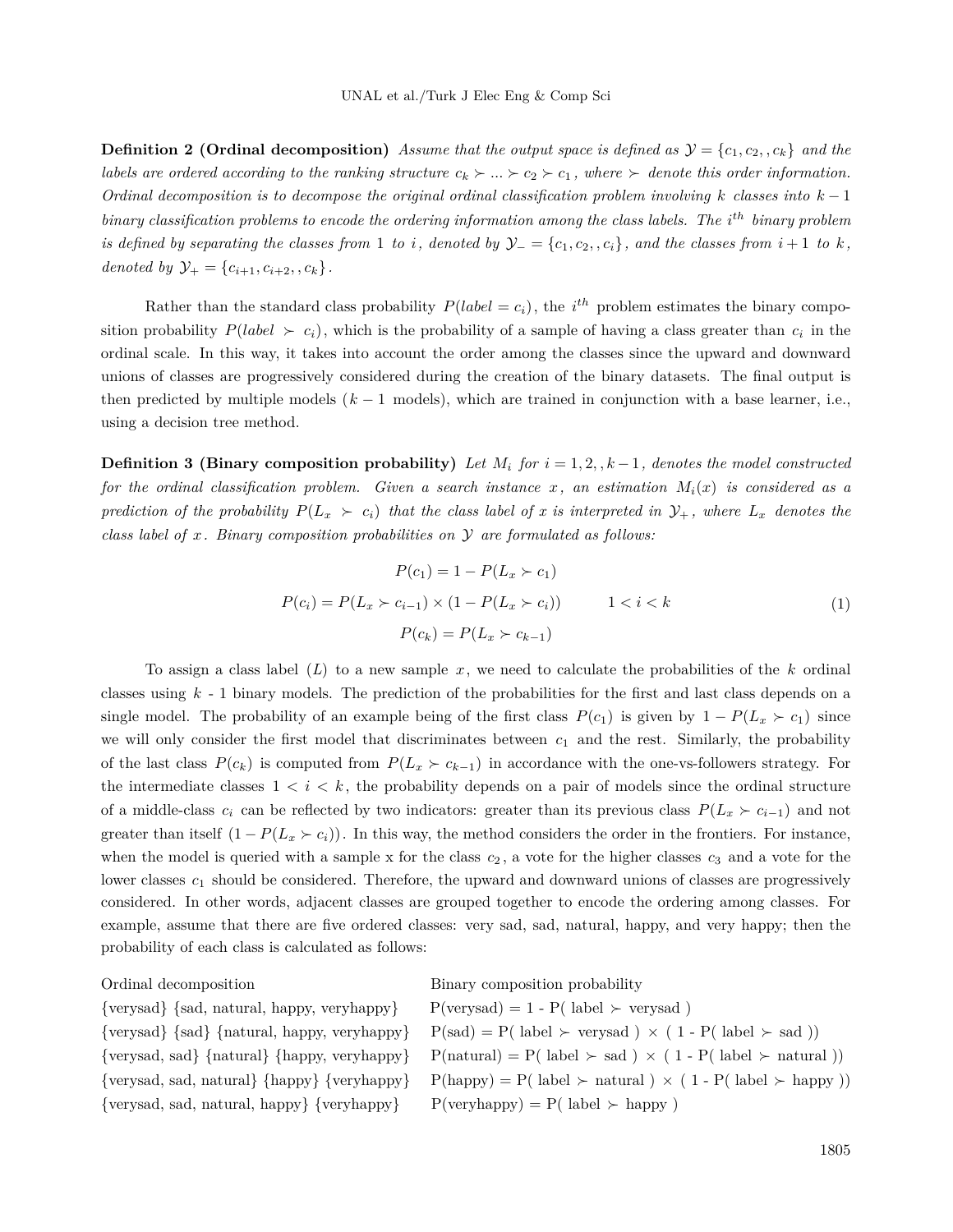At the end of the binary decomposition, the label that has the highest probability is predicted as the final class for a given instance. This probability estimation is meaningful for ordinal classification since it typically assigns higher scores to the instances from higher classes. As an example, an instance *x* of class  $c_i$  will be in a positive class  $(\mathcal{Y}_+)$  of all  $i+1$  binary classifiers, and therefore the model  $M_i$  should return a high score. Thereby, the model  $M_i$  yields reasonable probability estimation that is consistent in the sense of  $M_i(x) \geq M_{i+1}(x)$ . Essentially, the mapping  $i \mapsto M_i(x)$  is similar to a decumulative distribution function.

Coming back to the problem of semisupervised ordinal classification, an ordinal classifier model is constructed by using labeled data until now. In the next step, the pseudo-labeling step, the resulting ordinal classifier is used to predict labels for the previously unlabeled instances. Since the SSOC method takes into account the relationships among the class labels, an unlabeled sample will be assigned to a pseudo-label by maximum ranking probability to which it is associated. The pseudo-labeled data is appended to the initial labeled data. Finally, the SSOC method retrains the underlying ordinal classifier with this augmented data.

#### **3.3.2. The algorithm of the proposed method**

The general framework of the proposed SSOC approach is given in Algorithm 1. The algorithm consists of five steps.

*Step 1*: In the first step (lines 9-18), called *ordinal binary decomposition*, the method converts the original ordinal labeled dataset  $D_L$  into a set of binary datasets  $\{D_i\}_{i=1}^k$  to encode the ranking relation among the classes. In this process, the label  $y_j$  associated with the instance  $x_j$  is replaced with  $y_j = 0, \forall y_j \le c_i$ , and,  $y_j = 1, \forall y_j \succ c_i$ . In other words, if we consider the class  $c_i$ , the class values higher than  $c_i$  are labeled as 1 and the others are labeled as 0. In this way, the algorithm transforms the ordinal classification problem involving *k* classes into  $k-1$  binary classification problems. For every  $i \in \{1, 2, ..., k-1\}$ , the dataset  $D_i$  is generated using classes  $\{c_1, c_2, ..., c_i\}$  against  $\{c_{i+1}, ..., c_k\}$ .

*Step 2*: In the second step (lines 19–23), a separate model  $M_i$  is trained for each binary dataset  $D_i$  by using a base learner. The first model *M*<sup>1</sup> is built to estimate what is the probability of a given sample to belong to any of the classes that are located higher than class  $c_1$  (class  $\succ c_1$ ), the second model  $M_2$  is constructed to estimate the probability of belonging to any of the classes that are located higher than  $c_2$  (class  $\succ c_2$ ), and so on. Finally, the last model  $M_k$  is trained to estimate the probability of belonging of a sample to the highest class  $c_k$  (class  $\succ c_k$ ). In the training phase, a standard classification algorithm (i.e., DT, SVM, and NN) can be used as a base learner.

*Step 3*: In the third step (lines 24-33), *a* query instance  $x_i \in D_U$  is submitted to all models  $M^*$ , and their estimations  $(M^*(x_i))$  are compared, and the class label with the highest probability is assigned to  $x_i$  as a pseudo-label. This process is repeated for each instance  $x_i$  in the unlabeled dataset  $D_U$ . In the foreach-loop, the probability of belonging of the query instance  $x_i$  to each class is estimated by using Equation  $(1)$  $(1)$ . While the probability of the first class  $P(c_1)$  is computed (line 27), the upward union of classes  $P(L_x \succ c_1)$  is subtracted from 1. While the probability of the last class  $P(c_k)$  is computed (line 31), the upward union of classes  $P(L_x \succ c_{k-1})$  is directly considered. On the other hand, the probabilities for the intermediate classes 2 *≤ j ≤ k −* 1 are computed in the for-loop (lines 28-30) by considering both upward and downward unions of classes. In the end, the label that has the highest (MAX) probability is predicted as the final class (*y* ) for the query instance *x<sup>i</sup>* .

*Step 4*: In the fourth step (lines 34-35), the binary datasets are generated from the combined (labeled and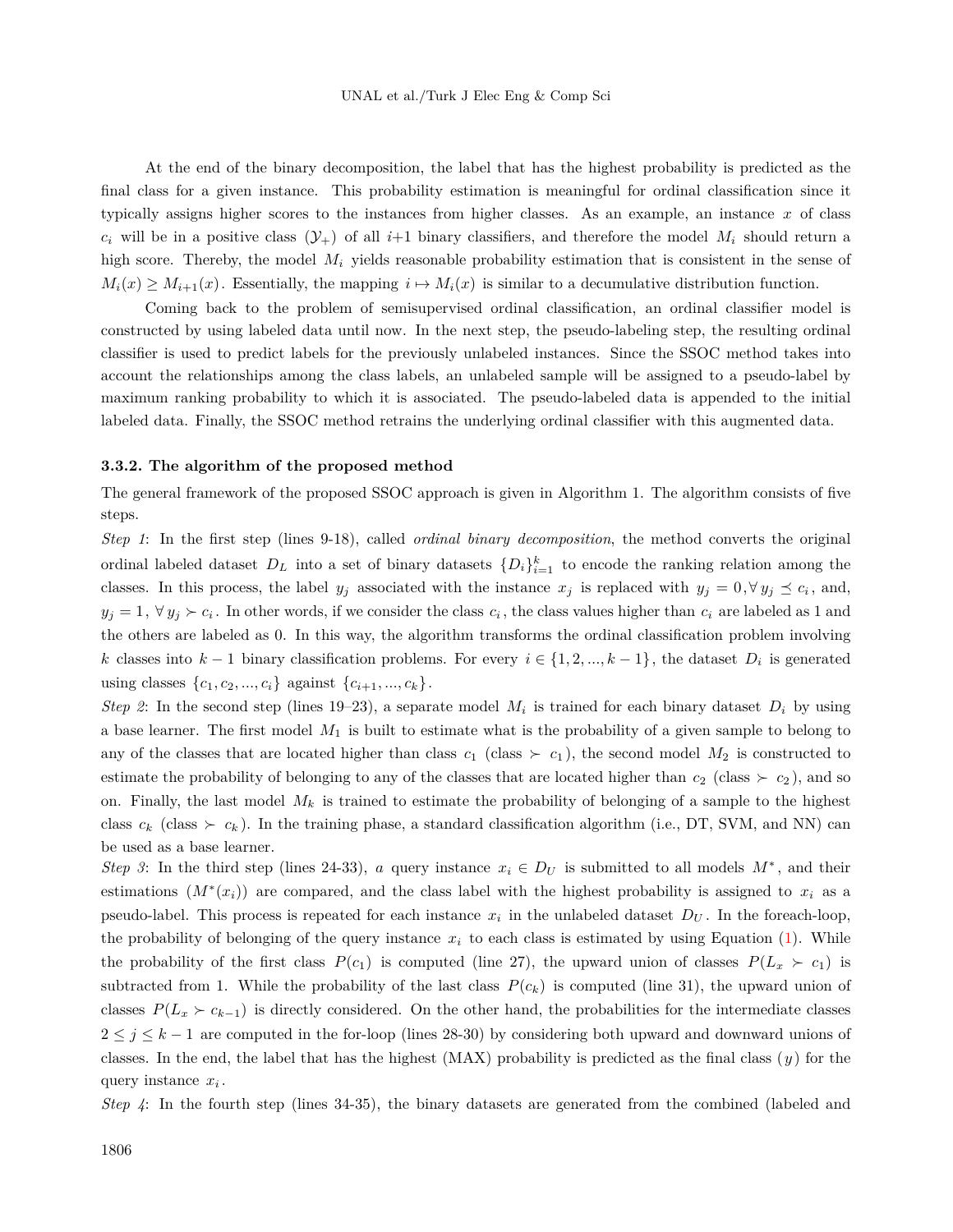pseudo-labeled) data, similar to the first step. In other words, the algorithm repeats Step 1 by simply using both the originally labeled and pseudo-labeled ordinal data as if it was regular labeled ordinal data.

*Step 5*: In the fifth step (lines 36-37), the ordinal classifier is re-trained by using the newly obtained binary datasets, similar to the second step. In other words, the ordinal classifier is re-trained with its own estimations by enlarging its initial labeled set.

## **Inputs:**

*D*<sub>L</sub>: the labeled ordinal dataset  $D = \{(x_1, y_1), (x_2, y_2), \ldots, (x_l, y_l)\}$  with *l* intances *D*<sub>*U*</sub>: the unlabeled dataset  $D = \{x_{l+1}, x_{l+2}, \ldots, x_{l+u}\}$  with *u* intances *Y*: ordinal class labels  $y \in \{c_1, c_2, \ldots, c_k\}$  with an order  $c_k \succ \ldots \succ c_2 \succ c_1$ *k*: the number of classes **Output:** *M∗* : semisupervised ordinal classification model **Begin:** // Step 1 - Construction of binary datasets from the labeled data, *D<sup>L</sup>* **for** *i ←* 1 **to** *k −* 1 **do foreach**  $(x_j, y_j)$  *in*  $D_L$  do **if**  $(y_j \preceq c_i)$  **then**  $\left| D_i \text{.} Add(x_j, 0) \right|$  $\frac{A}{A}$  The class values smaller than or eqaul to  $c_i$  are labeled as 0 **else**  $D_i$ .*Add*( $x_j$ , 1) // The class values higher than  $c_i$  are labeled as 1 **end end end** // Step 2 - Construction of unified binary models **for** *i ←* 1 **to** *k −* 1 **do**  $M_i = Train(D_i)$  // Building a classifier on the training set using a base learner  $M^* = M^* \cup M_i$ **end**  $1/$  Step 3 - Pseudo-labeling unlabeled data,  $D_U$ foreach  $x_i$  *in*  $D_U$  do  $y = M^*(x_i) = \text{MAX}$  (  $\frac{1}{\sqrt{2}}$  The label with max probability is predicted as the final class  $P(c_1) = 1 - P(L_i \succ c_1)$  // The probability of belonging to the first class **for** *j ←* 2 **to** *k −* 1 **do** *P*( $c_j$ ) =  $P(L_i \succ c_{j-1}) \times (1 - P(L_i \succ c_j))$  // The probability of belonging to a middle class **end**  $P(c_k) = P(L_i \succ c_{k-1})$  // The probability of belonging to the last class *DL.Add*(*x<sup>i</sup> , y*) **end** // Step 4 - Construction of binary datasets from the labeled and pseudo-labeled data Repeat step 1 // Step 5 - Construction of semisupervised ordinal classification model Repeat step 2 **End Algorithm**

**Algorithm 1:** Semi-supervised Ordinal Classification (SSOC)

The SSOC method builds *k −* 1 models on the training set, where *k* is the number of classes. When we use a base learner with complexity *T* , the overall time complexity of the method for training is given by  $O((k-1) \cdot T(l) + u + T(l+u))$ , where *l* and *u* are the number of labeled and unlabeled ordinal instances, respectively.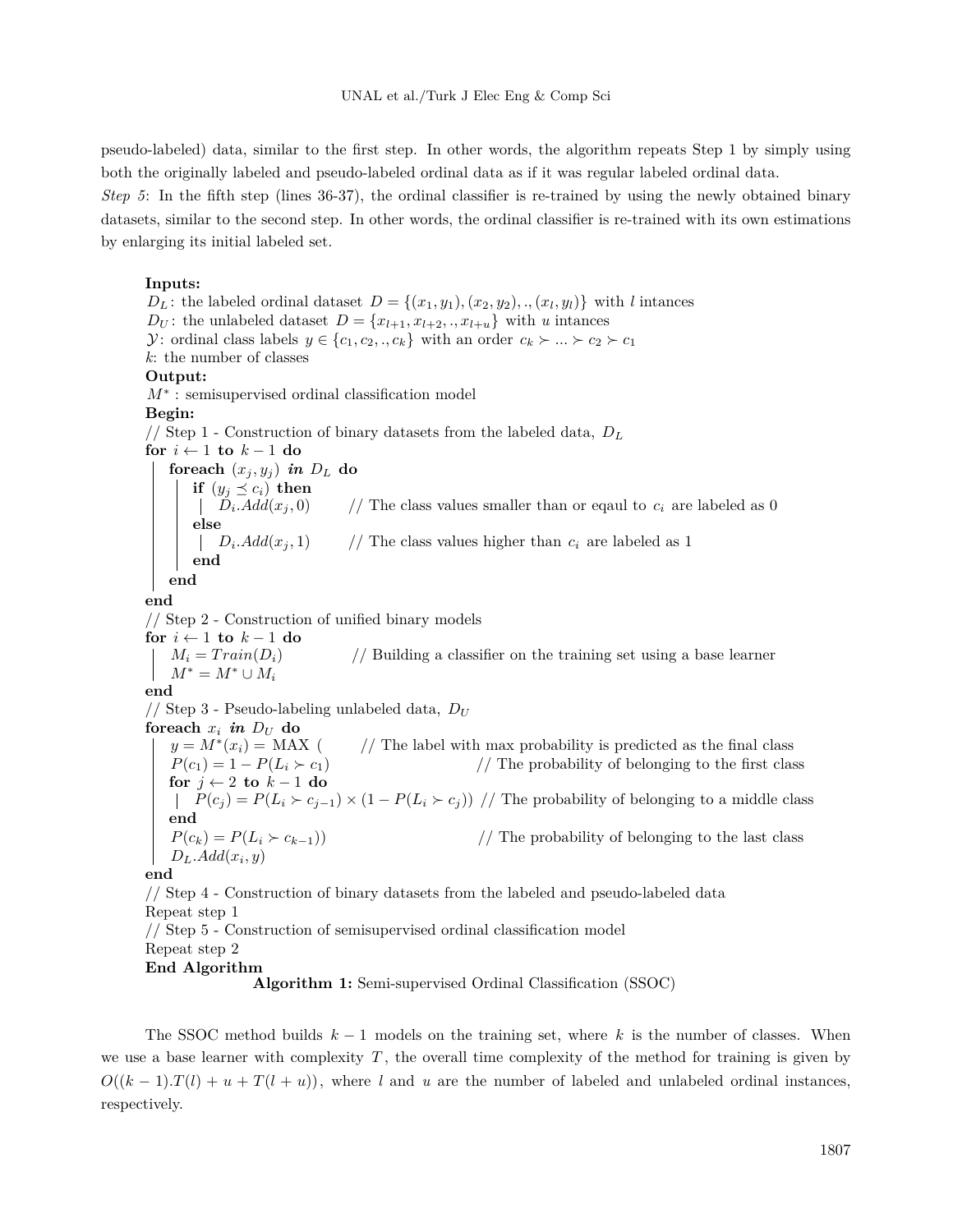#### **3.3.3. An example of the proposed method**

Figure [1](#page-12-0) shows a concrete example of the proposed approach: semi-supervised ordinal classification (SSOC). Assume that each sample in the given dataset has three features (gender, age, and status) and is classified into one of the predefined four categories on an ordinal scale (none *≺* low *≺* medium *≺* high). The SSOC method consists of six consecutive steps grouped under two main stages. The first stage (Figure [1a](#page-12-0)) is to train ordinal classifiers on the existing labeled ordinal data, and after that, use the predictions of these classifiers on the previously unlabeled data to generate additional labeled data, which is commonly referred to as pseudolabeled data. This process allows unlabeled data to be introduced to the training process in an efficient and straightforward manner. In the binary decomposition step, the ordinal classification problem involving *k* classes (*k* = 4 in this example) is converted into (*k −* 1) binary classification problems to encode the ordering among the class labels such that  $P(\text{class} \succ \text{none})$ ,  $P(\text{class} \succ \text{low})$ , and  $P(\text{class} \succ \text{medium})$ . In the second main stage (Figure [1](#page-12-0)b), the ordinal classifiers are retrained on the newly obtained pseudo-labeled data in addition to the originally labeled data. The method simply passes both the originally labeled and pseudo-labeled ordinal data to a supervised base classifier as if they were regular labeled ordinal instances.

#### **4. Experimental studies**

We conducted five experiments on 10 ordinal datasets for illustrating the efficiency and validity of the proposed SSOC algorithm.

Experiment 1 - We compared the SSOC method with the existing semi-supervised learning algorithm (YATSI) presented in [[2\]](#page-22-1) to show the superiority of our algorithm on ordinal data.

Experiment 2 - We investigated the performance of the SSOC method with different ratios of labeled data (from 15% to 50%) to determine its impact on the method.

Experiment 3 - We evaluated the performance of the SSOC method with different base classifier combinations (DT, SVM, KNN, RF, and NN).

Experiment 4 - We compared the SSOC method with the standard ordinal classification algorithm presented in [[1\]](#page-22-0) to show the effectiveness of our method.

Experiment 5 - We investigated that after retraining the classifier with new pseudo-labels, how much the performance is increased compared to the performance with initial training labels.

In these experiments, the performances of the classification models were evaluated according to the accuracy metric, which is the percentage of correctly predicted samples. Accuracy is calculated by the formula: *Accuracy= (TP+TN)/(TP+TN+FP+FN)*, where true positive (TP) and true negative (TN) indicate the correct predictions for the positive samples and negative samples, respectively; whereas false positive (FP) and false negative (FN) represent the misclassified positive and negative samples, respectively. The SSOC and YATSI methods were compared by using the original dataset for testing. Ordinal classification accuracies were obtained by using the 10-fold cross-validation technique, in which the data is randomly divided into ten disjoint and equalsized partitions, and one of the partitions is kept for the testing process, while the remaining partitions are utilized for the training process.

We implemented the proposed method in the Java programming language by using the WEKA machine learning library [[22\]](#page-23-14). We also compared our method with the existing methods [[1,](#page-22-0) [2\]](#page-22-1) which are available as packages for the WEKA tool. The comparison results were evaluated by using Wilcoxon statistical test to ensure the significance of the performance results obtained by the methods on the ordinal datasets.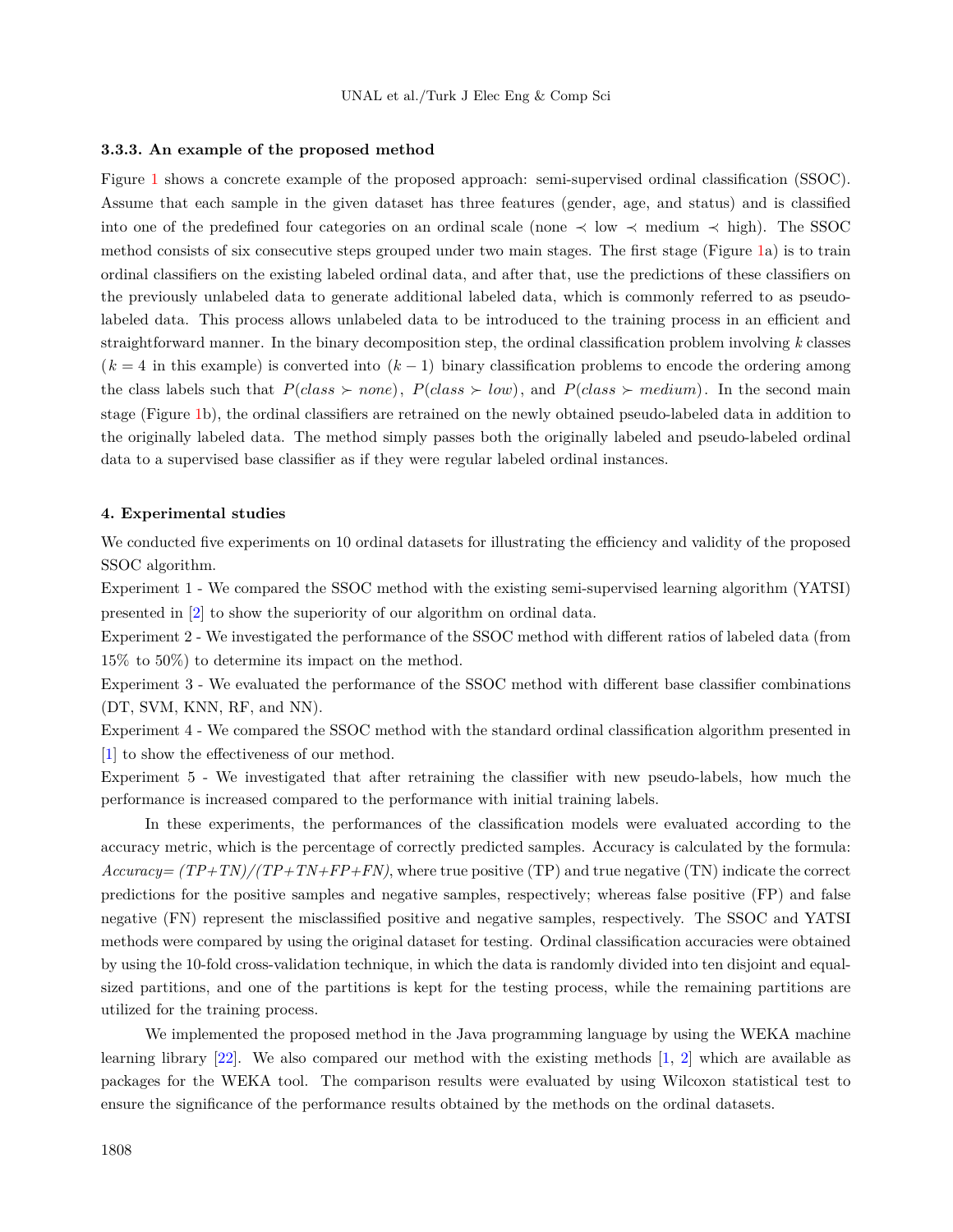

<span id="page-12-0"></span>(b)

**Figure 1**. An example of the proposed SSOC method.

In each experiment, all the input parameters of the algorithms were left as default values, except the KNN algorithm. The number of neighbors (the parameter  $k$ ) was selected as  $log_2(n)$  based on the previous study [[23\]](#page-23-15), where *n* is the number of objects in the respective dataset. The default value of this parameter is 1; however, it is too small and it generally does not make sense to choose the parameter *k* so small when a large number of instances are available in the dataset.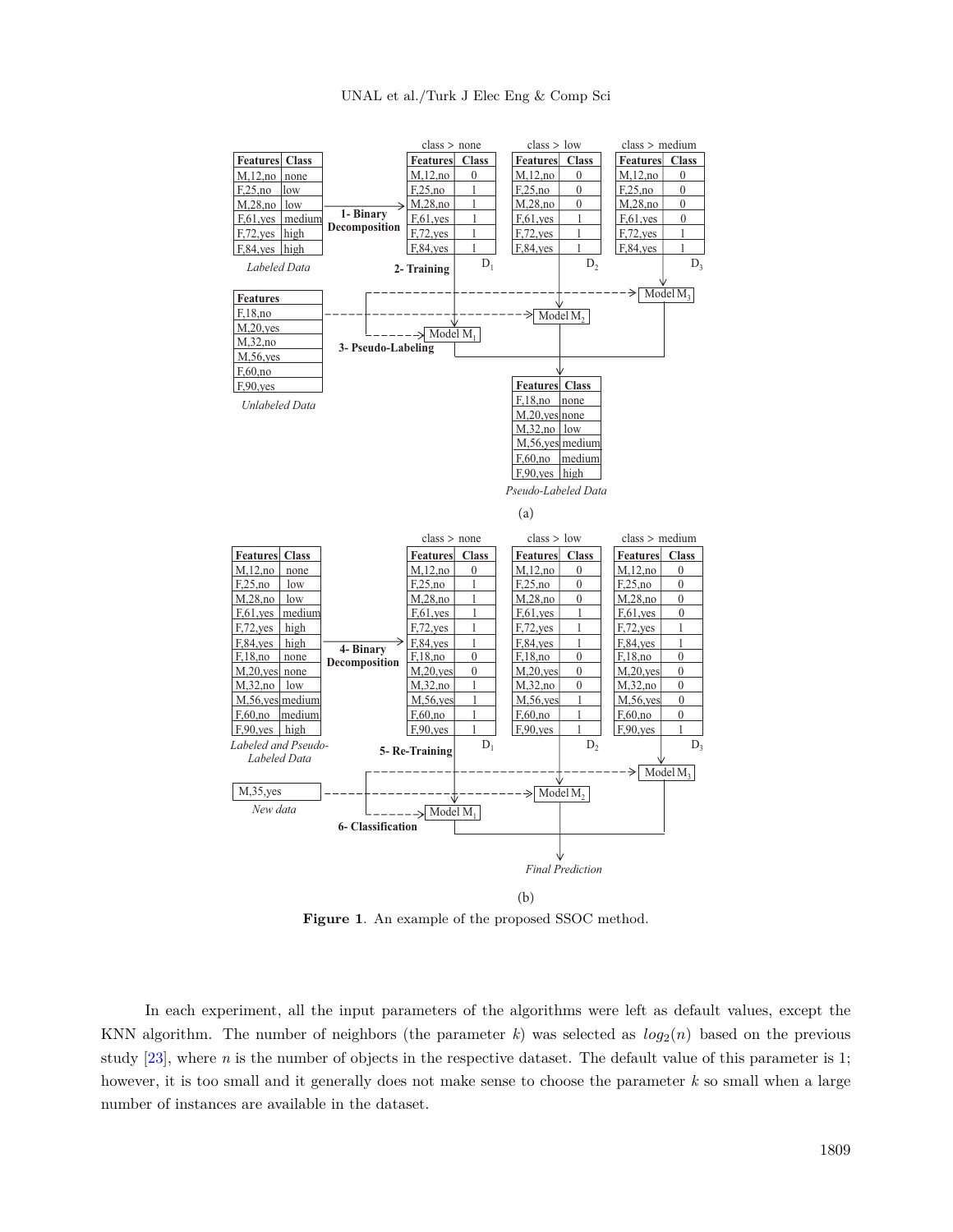## **4.1. Dataset description**

In order to demonstrate the validity and effectiveness of the proposed SSOC method, the experiments were carried out on 10 ordinal datasets available in the UCI (the University of California at Irvine) and OpenML repositories. Table [2](#page-13-0) gives the names and main characteristics of the datasets, including the number of features, classes, instances, the number of instances per class, and the source repository.

<span id="page-13-0"></span>

| N <sub>o</sub> | Dataset                       | #Features | #Instances | $\#\text{Classes}$ | Class Distribution                    | Source     |
|----------------|-------------------------------|-----------|------------|--------------------|---------------------------------------|------------|
|                | Automobile                    | 26        | 205        |                    | (0, 3, 22, 67, 54, 32, 27)            | UCI        |
| $\overline{2}$ | Car Evaluation                |           | 1728       | 4                  | (384, 69, 1210, 65)                   | UCI        |
| 3              | Employee Selection (ESL)      | 5         | 488        | 9                  | (2, 12, 38, 100, 116, 135, 62, 19, 4) | OpenML     |
| $\overline{4}$ | Eucalyptus                    | 20        | 736        | 5                  | (180, 107, 130, 214, 105)             | OpenML     |
| $\overline{5}$ | Nursery                       | 9         | 12960      | $\overline{5}$     | (4320, 2, 328, 4266, 4044)            | UCI        |
| 6              | Squash-Stored                 | 25        | 52         | 3                  | (8, 21, 23)                           | OpenML     |
|                | User knowledge modeling (UKM) | 6         | 403        | $\sqrt{2}$         | (50, 129, 122, 102)                   | UCI        |
| 8              | Volcanoes on venus (B6)       | 4         | 10130      | $\overline{5}$     | (88, 86, 58, 68, 2952)                | UCI        |
| 9              | Wine quality-red              | 12        | 1599       | -6                 | (10, 53, 681, 638, 199, 18)           | <b>UCI</b> |
| 10             | Wine quality-white            | 12        | 4898       | 7                  | (20, 163, 1457, 2198, 880, 175, 5)    | UCI        |

**Table 2**. Summary description of the datasets.

Each dataset is divided into two parts: labeled and unlabeled sets because the main purpose of the SSOC method is to utilize unlabeled ordinal data to improve learning performance. We used a random selection of instances that were marked as labeled samples, and the class labels of the rest of the samples were removed. To investigate the effect of the amount of labeled ordinal data, we considered different percentage values when dividing the dataset, varying from 15% to 50% with an increment of 5%. For example, assuming a dataset that contains 1000 instances, when the labeled data rate is 10%, 100 samples were put into the labeled dataset *D<sup>L</sup>* with their class labels, while the remaining 900 samples were placed into the unlabeled dataset *D<sup>U</sup>* without their class labels.

#### **4.2. Experimental results**

In this study, the proposed SSOC methods were tested with different base classifiers (i.e., DT, SVM, KNN, RF, and NN) on the benchmark datasets. In other words, the SSOC method with each different base classifier is built as an independent classifier. From here onwards, the abbreviation of the method followed by the abbreviation of the base classifier technique is used to refer to the related approach. For example, SSOC-SVM refers to the SSOC method with the SVM base classifier.

#### **4.2.1. The results of experiment 1**

In this experiment, we compared the proposed method (SSOC) with the existing method (YATSI) [[2\]](#page-22-1) on various ordinal datasets in terms of classification accuracy (%). YATSI (yet another two stage idea) is a collective classifier for semisupervised learning and it can be used in the WEKA machine learning tool [\[22](#page-23-14)] with additional Collective Classification package. Table [3](#page-15-0) shows the comparison results. The selection of initial labeled data was repeated five times for the proposed method and the average results were reported here. It can be observed from Table [3](#page-15-0) that the proposed SSOC method resulted in performance improvement over the existing YATSI method on 10 benchmark ordinal datasets. For example; for the "UKM" dataset, the SSOC-DT algorithm (90*.*07%) is significantly better than the YATSI-DT algorithm (83*.*13%). The predictive performance difference between SSOC and YATSI is considerable for almost all datasets, for different percentages of labeled data (i.e., 25%, 50%, and 75%), and for all machine learning algorithms (DT, SVM, KNN, RF, and NN).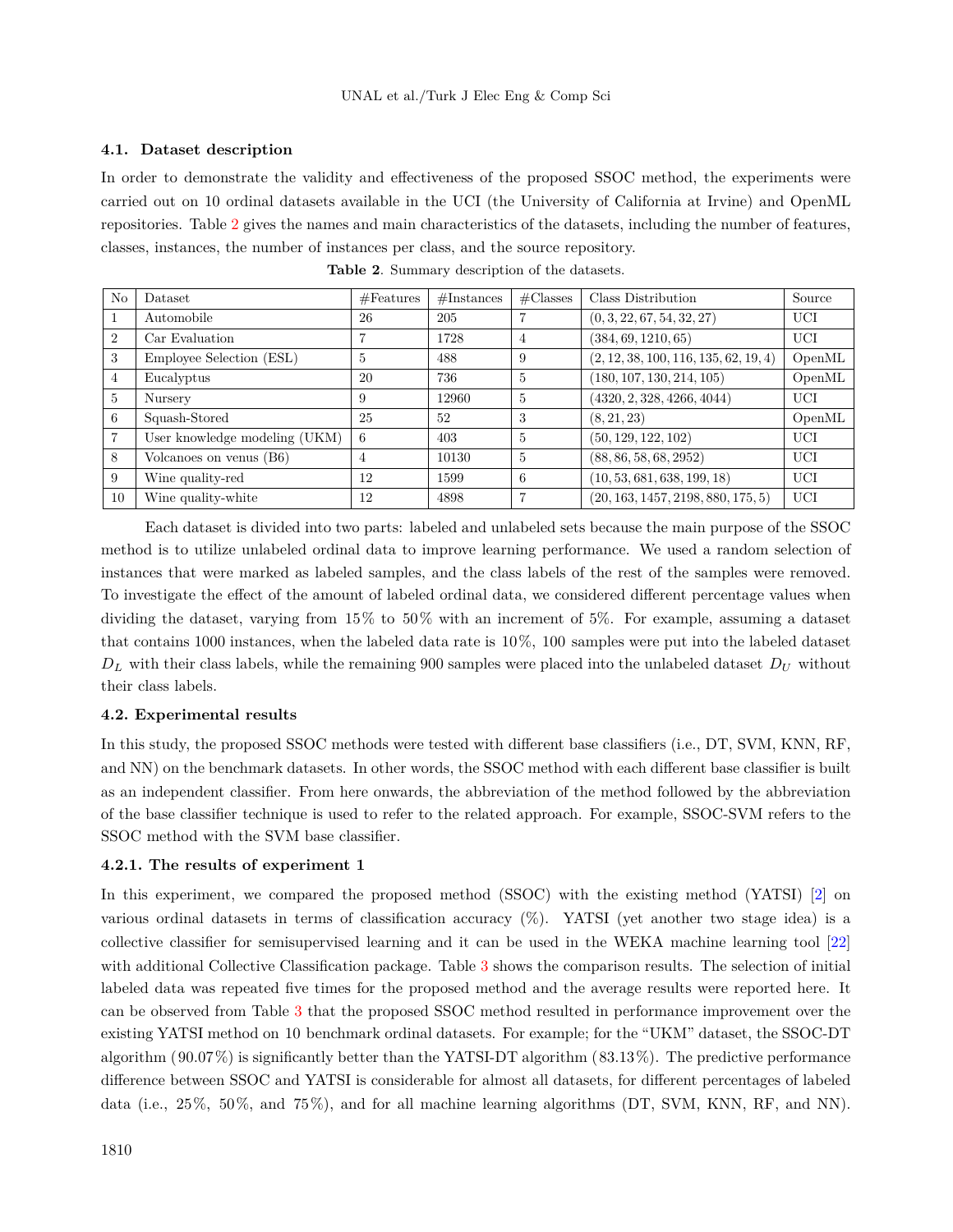Hence, the results indicated that semisupervised based ordinal classification could generally produce a robust model with high prediction accuracy.

Although the SSOC method usually outperforms YATSI, in some cases the performance of the YATSI is better than SSOC, especially for the Car Evaluation and Nursery datasets. This is probably true when the data is noisy or some classes are similar to each other. The reason is probably because of the fact that YATSI is a collective classification algorithm that uses an of-the-shelf classifier in a first step and benefits from the weighted nearest neighbor approach. The main idea behind collective classification is that the predicted class label of a test-sample is influenced by the predictions made by related samples. However, if the user does not determine the optimal number of neighbors as well as the optimal weights, YATSI may lose this advantage, especially when the data is noisy.

Although accuracy is a widely used evaluation metric, sometimes it is not enough alone due to its strong bias against the rare (minority) class, especially when the data is imbalanced. Since even considering all examples as the majority class, high accuracy can be achieved. Since some of the datasets used in this study is imbalanced we applied the synthetic minority oversampling technique (SMOTE) [\[24](#page-23-16)] and we used the F-Score measure to evaluate the results. Options for setting hyperparameters were left as default values from the WEKA software package, except the percentage of SMOTE instances to be created for the minority class. It was set according to the ratio of instances between the majority and minority classes in the particular dataset. Table [4](#page-16-0) shows the comparison results in terms of *F-Score* which is the harmonic mean of precision and recall. The selection of initial labeled data was repeated five times and the average results were reported here. The value of the F-Score metric is ranged between 0 and 1, where 1 is the best value. As seen from Table 4; the F-score values obtained by the SSOC-RF algorithm are close to 1, especially when 75% of the data was considered as labeled. The F-score values slightly increased as the number of labeled data samples increased. As a result, it can be concluded that it is possible to achieve high F-score values by the proposed method for the ordinal data.

Even though the proposed SSOC method has higher accuracy than the YATSI method on average, the results were evaluated by using a formal statistical test to ensure the differences in performance are statistically significant. Table [5](#page-16-1) demonstrates the P-values computed through the Wilcoxon test by pairwise comparisons between the methods. Based on the reported P-values, it can be noted that the results are statistically significant since almost all the obtained p-values are very smaller than the significance level ( $\alpha = 0.05$ ). Hence, the statistical test strongly demonstrated the existence of significant differences between the methods.

# **4.2.2. The results of experiment 2**

In this experiment, we considered different ratios of labeled data since the classification performance can be varied with the amount of labeled data. Figure [2](#page-17-0) shows the accuracy results obtained by the proposed SSOC method with different ratios of labeled data varying from 15% to 50% with an increment of 5%. The results indicated that considerable improvement could be expected from our method in circumstances where the ratio of labeled data grows. The best accuracy on average (79*.*35%) was achieved when 50% of the data was considered as labeled. The second-best accuracy on average (78*.*12%) was obtained under the circumstance: 45% labeled and 55% unlabeled data. The percentages of 40% and 35% followed them with the average accuracy values of 76*.*98% and 75*.*54%, respectively. Hence, it can be concluded that, in ordinal classification tasks, a set of labeled ordinal data can be employed by the proposed SSOC algorithm to consistently improve performance. This result indicates that the initial small number of labeled ordinal data can be insufficient enough to learn the model, and therefore, additional labeled data can improve the classification performance.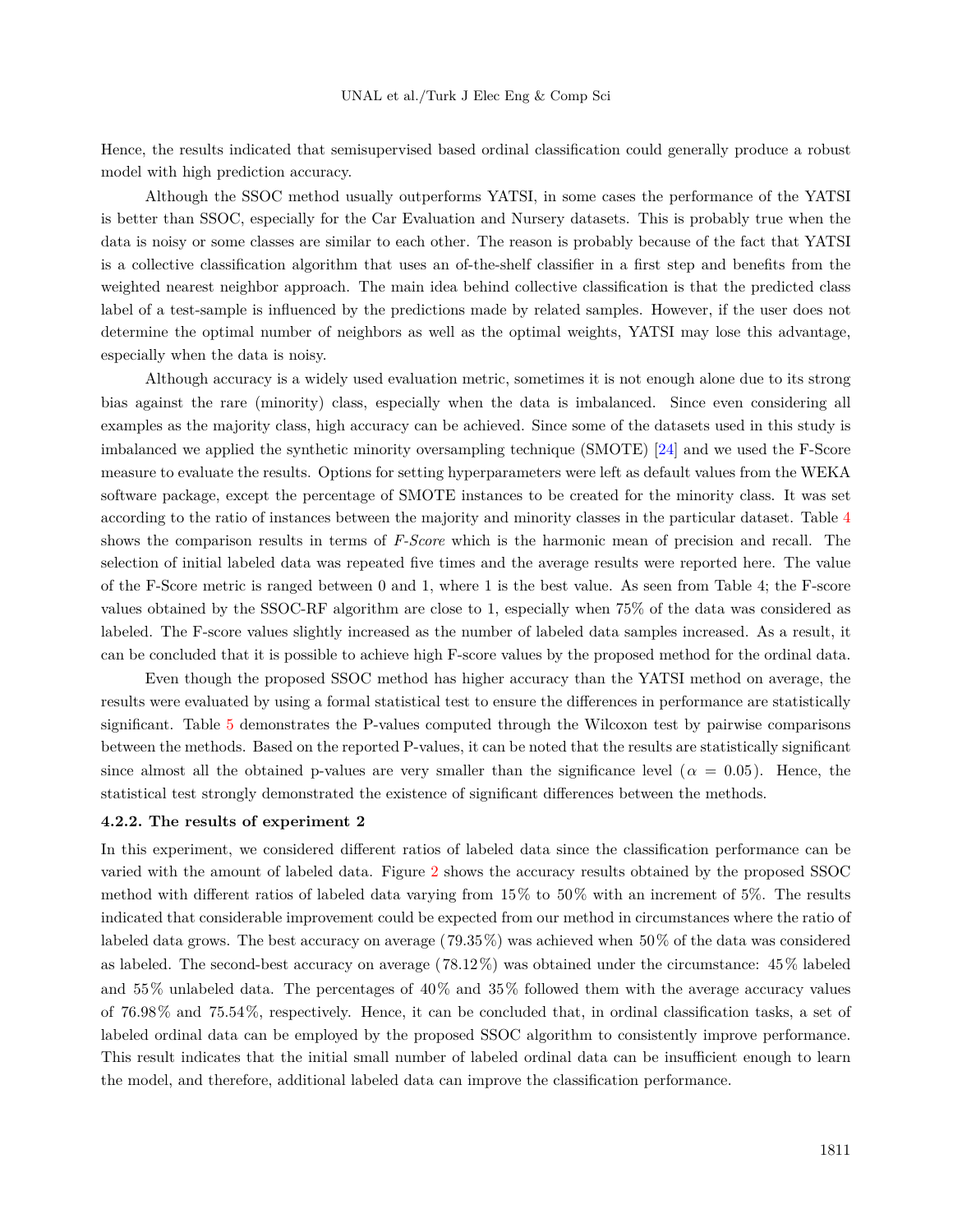<span id="page-15-0"></span>

| Dataset              | Labeled     | $\operatorname{SSOC-DT}$ | SSOC-SVM  | SSOC-KNN  | SSOC-RF                  | SSOC-NN      | YATSI-DT  | YATSI-SVM | YATSI-KNN | YATSI-RF  | YATSI-NN  |
|----------------------|-------------|--------------------------|-----------|-----------|--------------------------|--------------|-----------|-----------|-----------|-----------|-----------|
|                      | data $(\%)$ |                          |           |           |                          |              |           |           |           |           |           |
|                      | 25          | 56.78                    | 63.02     | 48.39     | 71.71                    | 66.15        | 48.78     | 46.34     | 50.24     | 47.32     | 47.80     |
| Automobile           | 50          | 73.56                    | 74.54     | 58.83     | 87.80                    | 81.95        | 57.07     | 57.56     | 50.73     | 56.10     | 55.12     |
|                      | $75\,$      | $76.88\,$                | 80.20     | 67.41     | 96.10                    | 91.12        | 60.49     | 64.39     | 59.02     | 61.95     | 63.41     |
|                      | $25\,$      | 81.42                    | 82.13     | 75.21     | 89.28                    | 95.30        | 83.39     | 89.12     | 76.33     | 84.38     | 91.78     |
| Car                  | $50\,$      | 86.79                    | $80.31\,$ | $82.35\,$ | $96.06\,$                | 98.62        | $91.32\,$ | $92.94\,$ | 82.99     | 92.71     | $94.91\,$ |
| Evaluation           | $75\,$      | $91.63\,$                | $81.31\,$ | 91.86     | $98.34\,$                | $\bf{99.76}$ | 91.90     | 92.01     | $88.54\,$ | 92.82     | 93.23     |
|                      | $25\,$      | 62.83                    | $58.98\,$ | 59.92     | 68.93                    | 71.15        | 60.25     | 51.23     | 60.45     | 61.68     | 63.11     |
| $\operatorname{ESL}$ | $50\,$      | 68.57                    | 63.81     | 66.68     | $\bf 75.33$              | 74.18        | 67.21     | 58.40     | $65.16\,$ | 68.44     | 68.03     |
|                      | $75\,$      | 72.75                    | $65.53\,$ | 69.47     | 79.67                    | 76.43        | 64.96     | 59.22     | $65.16\,$ | 64.55     | $65.16\,$ |
|                      | $25\,$      | 61.90                    | 65.76     | 47.93     | 67.42                    | 68.13        | 52.04     | 53.53     | 48.23     | 51.63     | 50.82     |
| Eucalyptus           | $50\,$      | 66.85                    | 70.22     | 57.04     | 81.20                    | 79.08        | $54.35\,$ | 56.39     | 54.21     | 56.25     | 55.98     |
|                      | 75          | 72.80                    | 72.55     | 61.82     | 90.35                    | 85.90        | 50.00     | 54.08     | 55.03     | 55.43     | 54.76     |
|                      | 25          | 92.78                    | 91.88     | 91.87     | 96.07                    | 99.58        | 93.74     | 94.05     | 92.35     | 95.00     | 96.25     |
| Nursery              | $50\,$      | 96.30                    | 92.64     | 95.84     | 98.74                    | 99.98        | 96.99     | 95.44     | 95.81     | 97.38     | 98.74     |
|                      | 75          | 97.43                    | 93.09     | 97.26     | 99.60                    | 99.98        | 96.63     | 94.93     | 96.03     | 97.38     | 97.57     |
|                      | 25          | 64.62                    | $65.00\,$ | 58.08     | 70.00                    | 67.69        | 38.46     | 40.38     | 42.31     | 42.31     | 40.38     |
| Squash-              | $50\,$      | 69.23                    | $77.31\,$ | 62.31     | $81.54\,$                | 82.69        | 57.69     | 48.08     | $53.85\,$ | 55.77     | $51.92\,$ |
| Stored               | 75          | 78.46                    | $87.31\,$ | 68.46     | $\bf{91.15}$             | 90.38        | 57.69     | 51.92     | 44.23     | 51.92     | 50.00     |
|                      | $25\,$      | 90.07                    | $81.84\,$ | $72.95\,$ | $\boldsymbol{90.82}$     | $\bf{95.53}$ | $83.13\,$ | $77.42\,$ | $72.95\,$ | $83.13\,$ | $83.37\,$ |
| UKM                  | $50\,$      | 95.53                    | $83.13\,$ | 84.42     | 96.92                    | 96.87        | $85.36\,$ | $83.37\,$ | $84.37\,$ | 84.86     | 86.10     |
|                      | 75          | 96.97                    | 91.41     | 87.39     | 98.86                    | 98.21        | 84.62     | 82.63     | 82.88     | 84.12     | 84.12     |
|                      | 25          | 96.20                    | 96.21     | 96.23     | 97.11                    | 96.48        | 96.47     | 96.20     | 96.23     | 96.41     | 96.42     |
| Volcanoes            | $50\,$      | 96.25                    | $96.21\,$ | 96.42     | 98.17                    | 96.62        | 96.54     | 96.20     | 96.43     | 96.54     | 96.58     |
|                      | 75          | 96.30                    | 96.21     | 96.53     | 98.89                    | 96.67        | 96.52     | 96.21     | 96.51     | 96.54     | 96.60     |
|                      | $25\,$      | 61.79                    | 57.66     | 57.36     | 69.79                    | 60.38        | 57.22     | 57.16     | 57.47     | 58.04     | 57.29     |
| WQ-Red               | 50          | 68.09                    | 58.09     | 61.71     | 81.78                    | 63.63        | 58.16     | 58.16     | 59.16     | 58.85     | 57.72     |
|                      | 75          | 77.24                    | 58.41     | 63.09     | 91.56                    | 67.03        | 57.79     | $57.35\,$ | 60.54     | 59.47     | 60.23     |
|                      | $25\,$      | 56.57                    | $45.87\,$ | $53.44\,$ | 67.92                    | $53.84\,$    | $52.10\,$ | $46.96\,$ | $53.63\,$ | 54.23     | 51.12     |
| WQ-White             | 50          | $65.66\,$                | $51.67\,$ | 57.76     | $\textcolor{red}{81.76}$ | 56.61        | $55.59\,$ | $53.74\,$ | 56.57     | 56.94     | $55.96\,$ |
|                      | 75          | 73.44                    | 50.32     | 59.58     | 91.19                    | 57.92        | 55.45     | 53.12     | 56.98     | 56.17     | 54.02     |

**Table <sup>3</sup>**. Comparison of the proposed method (SSOC) and the existing method (YATSI) [[2\]](#page-22-7) in terms of accuracy (%).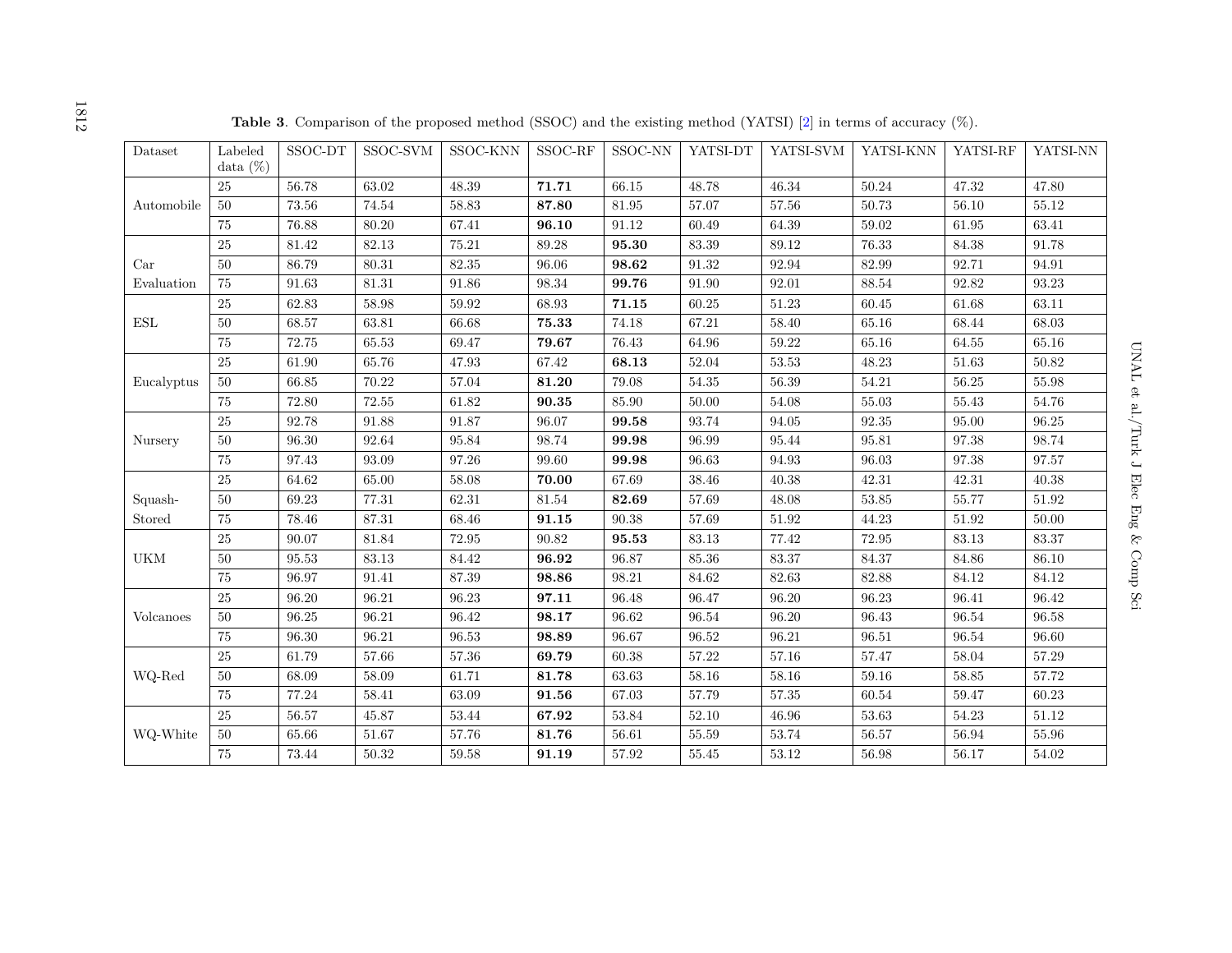<span id="page-16-0"></span>

| Dataset    | Labeled data $(\%)$ | SSOC-DT    | SSOC-SVM   | SSOC-KNN   | SSOC-RF | SSOC-NN    |
|------------|---------------------|------------|------------|------------|---------|------------|
|            | 25                  | 0.5206     | 0.5967     | 0.3481     | 0.6837  | 0.6227     |
| Automobile | $50\,$              | 0.7708     | 0.7315     | 0.5584     | 0.9098  | 0.8448     |
|            | $75\,$              | 0.8402     | 0.7414     | 0.6222     | 0.9785  | 0.9458     |
|            | 25                  | 0.5679     | 0.5359     | 0.4350     | 0.7488  | 0.8857     |
| Car        | $50\,$              | 0.6494     | $0.5038\,$ | 0.4899     | 0.9106  | 0.9718     |
| Evaluation | $75\,$              | 0.8580     | 0.5074     | 0.7885     | 0.9737  | 0.9945     |
|            | 25                  | 0.5451     | 0.3863     | 0.4882     | 0.5980  | 0.5942     |
| ESL        | $50\,$              | 0.5823     | 0.4355     | 0.5616     | 0.6817  | 0.6377     |
|            | 75                  | 0.6316     | 0.4806     | 0.5731     | 0.8035  | 0.6699     |
|            | $25\,$              | 0.5971     | 0.6359     | 0.4645     | 0.6582  | 0.6660     |
| Eucalyptus | 50                  | 0.6501     | 0.6821     | 0.5455     | 0.8016  | 0.7818     |
|            | $75\,$              | 0.7173     | 0.7060     | 0.5931     | 0.8989  | $0.8535\,$ |
| Nursery    | 25                  | 0.7079     | 0.7283     | 0.6976     | 0.8127  | 0.8907     |
|            | 50                  | 0.8003     | 0.7740     | 0.7339     | 0.8837  | 0.9125     |
|            | 75                  | 0.8229     | 0.7856     | 0.7785     | 0.9003  | 0.9125     |
|            | $25\,$              | 0.6107     | $0.6715\,$ | $0.5325\,$ | 0.709   | 0.6976     |
| Squash-    | $50\,$              | 0.6302     | 0.7769     | 0.5729     | 0.8081  | 0.8232     |
| Stored     | 75                  | 0.806      | 0.8703     | 0.6899     | 0.9083  | 0.9011     |
|            | 25                  | 0.9043     | 0.7772     | 0.7324     | 0.9112  | 0.9539     |
| <b>UKM</b> | $50\,$              | 0.9543     | 0.8053     | 0.8369     | 0.969   | 0.9699     |
|            | 75                  | 0.968      | 0.9093     | 0.8702     | 0.9891  | 0.9844     |
|            | 25                  | 0.4388     | 0.5810     | 0.43815    | 0.5207  | 0.5482     |
| Volcanoes  | 50                  | 0.4673     | 0.5810     | 0.5174     | 0.7300  | 0.5536     |
|            | $75\,$              | 0.5648     | 0.5810     | 0.5295     | 0.9035  | 0.7099     |
|            | 25                  | 0.3973     | 0.3305     | 0.3523     | 0.5676  | 0.4160     |
| WQ-Red     | $50\,$              | 0.4659     | $0.3325\,$ | 0.3938     | 0.7639  | 0.4697     |
|            | 75                  | 0.5321     | 0.3341     | $0.3935\,$ | 0.9265  | 0.5210     |
|            | $25\,$              | $0.3565\,$ | 0.2365     | 0.3164     | 0.5372  | 0.3446     |
| WQ-White   | $50\,$              | 0.4487     | 0.2729     | 0.3386     | 0.7606  | 0.3800     |
|            | 75                  | 0.5152     | 0.2704     | 0.3638     | 0.8928  | 0.4116     |

**Table 4**. Comparison of the methods in terms of F-Score.

**Table 5**. Wilcoxon test results.

<span id="page-16-1"></span>

| Compared algorithms    | P-value   | Significance level |
|------------------------|-----------|--------------------|
| SSOC-DT vs. YATSI-DT   | 0.0000971 | very strong        |
| SSOC-SVM vs. YATSI-SVM | 0.0349977 | strong             |
| SSOC-KNN vs. YATSI-KNN | 0.0028530 | very strong        |
| SSOC-RF vs. YATSI-RF   | 0.0000017 | very strong        |
| SSOC-NN vs. YATSI-NN   | 0.0000017 | very strong        |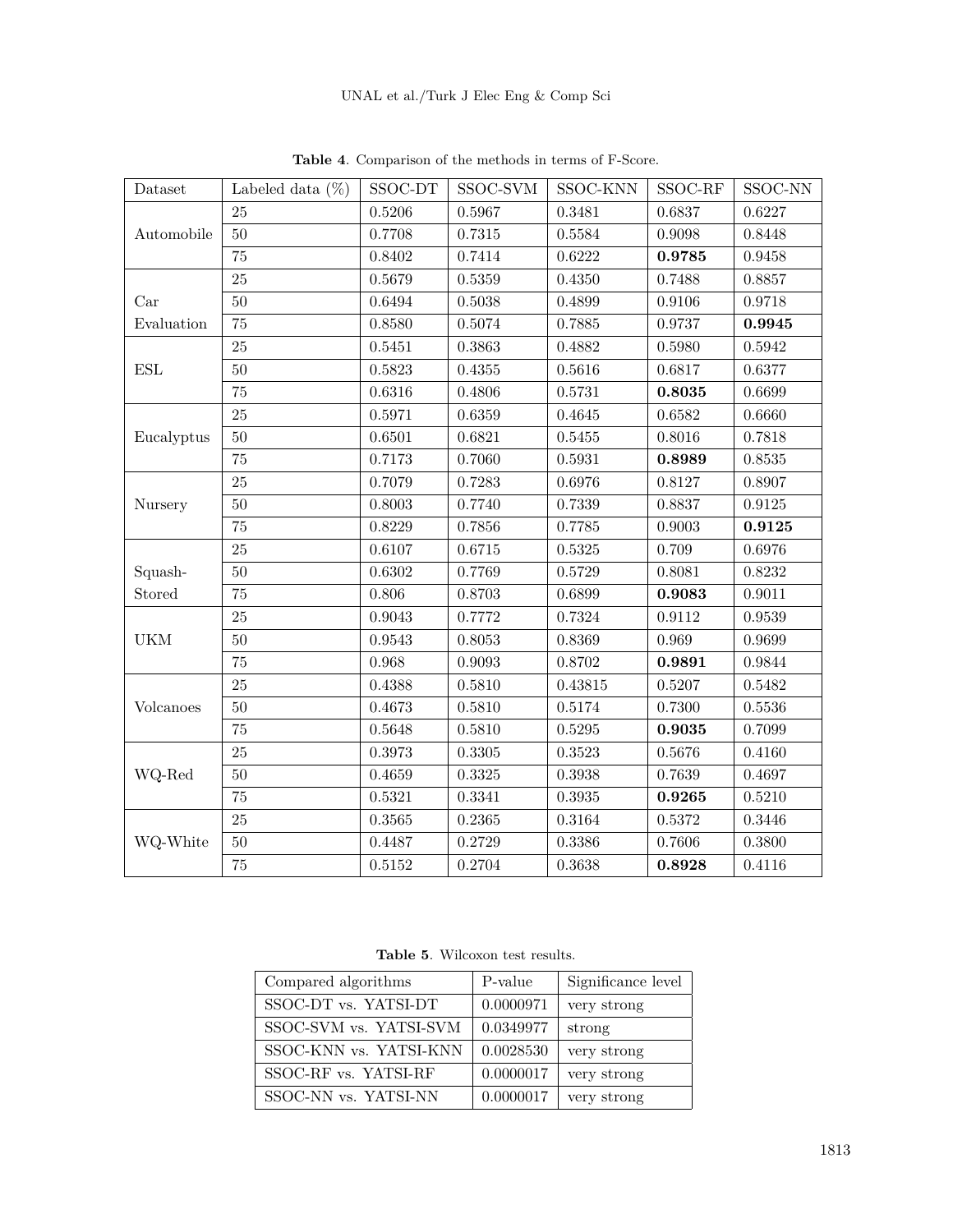

<span id="page-17-0"></span>**Figure 2**. Accuracy results obtained with different ratios of labeled data.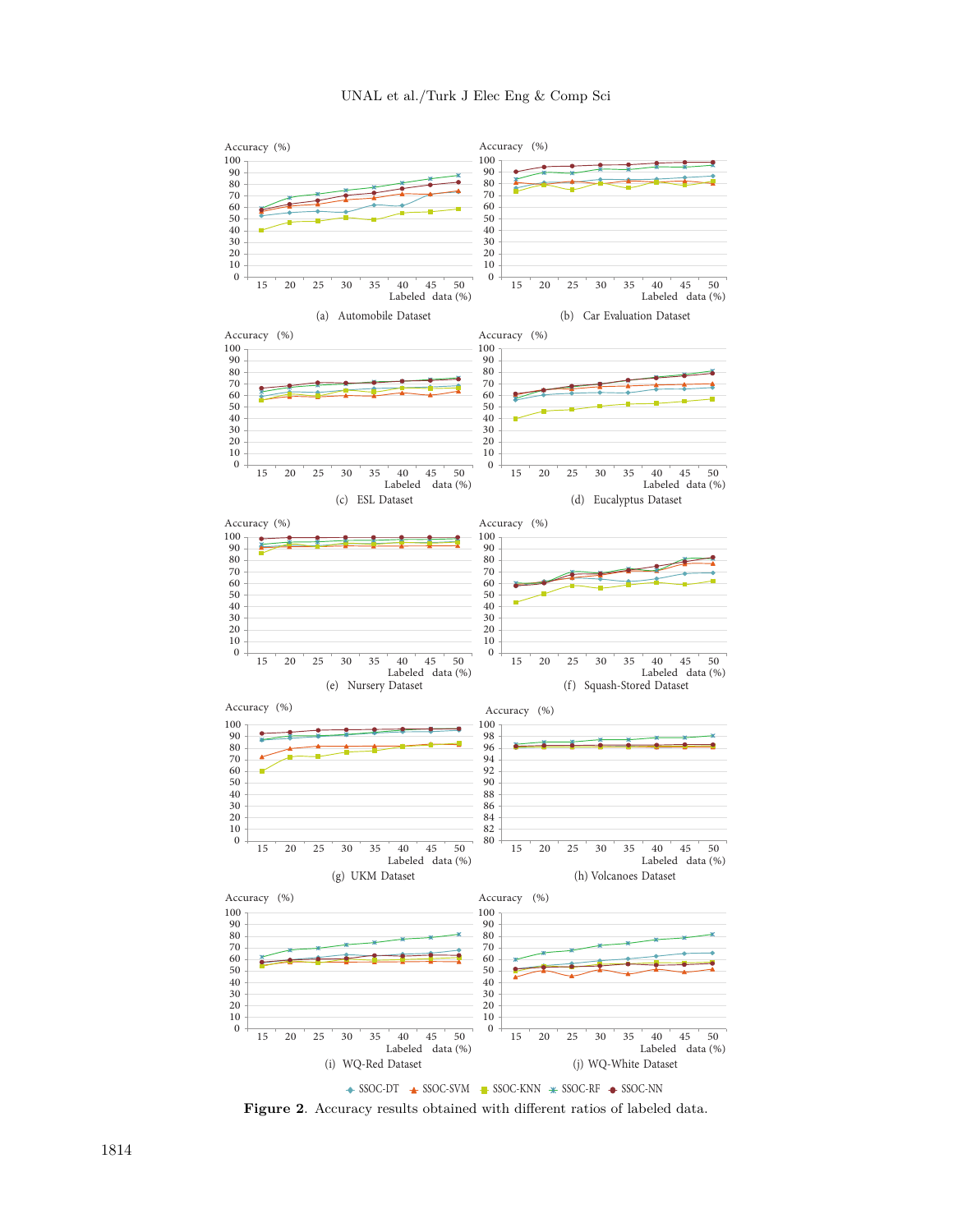As has been observed in the Nursery, UKM, and Volcanoes datasets, it is possible to provide good generalization ability for the ordinal classification problem by applying a small number of labeled data and a large number of unlabeled data. This is probably because of the following reasons. The Nursery and Volcanoes datasets are the largest datasets among others, hence the initial labeled ordinal data is sufficient enough to learn the model. This makes the model more robust, and therefore, unlabeled data can be labeled correctly by using this initial model. The Volcanoes dataset has the least number of features among the other datasets, and therefore, it is free from irrelevant and redundant features. The presence of irrelevant or redundant features may mislead the algorithm to produce irrelevant patterns, leading to classification errors. The UKM dataset is a relatively balanced dataset, and therefore, providing a representative investigation and being able to reliably classify all classes. When the dataset is imbalanced, the instances from the minority class may not exist in the small labeled data enough for learning. Furthermore, the model may fail to converge to a correct solution and cannot give good results, if labeled data does not represent patterns in the data. Performance declines could be observed when there was a mismatch between the classes available in the labeled ordinal data and the classes present in the unlabeled data. Therefore, the selection of optimal labeled data ratio is restricted so that at least one sample per class should be labeled. In multiclass classification, the number of labeled data samples can be increased linearly with respect to the number of classes.

It experimentally confirmed that the characteristics of the ordinal data and their partitioning may have an important impact on the classification performance of different machine learning algorithms. To provide a realistic evaluation, researchers should run alternative algorithms on available datasets with different ratios of labeled and unlabeled ordinal data. For example, in this study, it was observed from Figure [2](#page-17-0) that the SSOC-RF and SSCO-NN algorithms were usually worked well even if a small number of labeled data is available.

The results obtained from the Nursery and Volcanoes datasets are quite stable, no matter what ratio of labeled data is used. This is probably because of the fact that they are the largest datasets and so the initial labeled data were supplied sufficiently, and therefore, the classification accuracy did not change so much by adding more unlabeled data. On the other hand, the labeling process is quite important for other datasets. For example, for the Automobile dataset, after adding 5% labeled data, we found that the classification accuracy of the SSOC-RF algorithm increased from 84*.*88% to 87*.*80%.

#### **4.2.3. The results of experiment 3**

A key property of our SSOC method is that it can be applied to any ordinal data in combination with any given base learner. The performance of the method is dependent on the selection of the appropriate base learning algorithm. Therefore, in this experiment, the proposed approach was tested on various datasets in combination with five popular classification algorithms, including DT, SVM, KNN, RF, and NN.

Figure [3](#page-19-0) shows the radar and bar charts that represent the accuracy values obtained from each algorithm for the ordinal datasets considered when using a 75%-25% labeled-unlabeled ratio. We selected this ratio since the accuracy of prediction increased as the number of labeled data samples increased, and the characteristics underlying the data cannot be suitable for training with a small ratio of labeled data due to many different reasons, i.e., small data size, imbalanced data, noisy data, the presence of similar classes, and a large number of classes. The radar chart (Figure [3](#page-19-0)a) illustrates the classification performance as the distance from the center; thus, a higher area indicates a better classification performance. It helps us to comparatively visualize the accuracy of the methods for each dataset separately. Figure [3b](#page-19-0) shows the same results in a different way aiming to compare the accuracy values on all the datasets.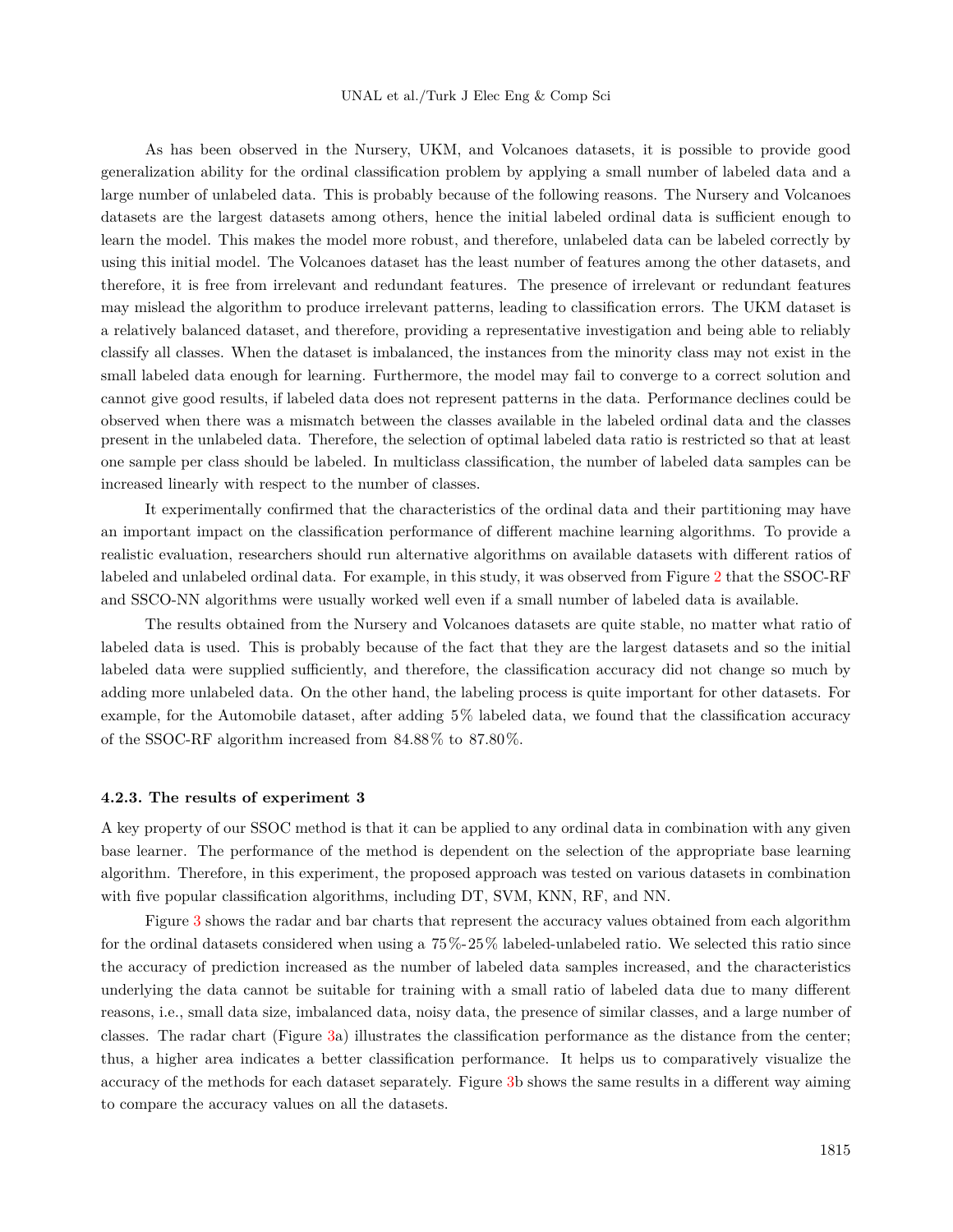According to the results, SSOC-RF achieved slightly better accuracy (93*.*57%) than the rest. This is probably because RF is an ensemble learning method that constructs many decision trees to improve the classification performance. The SSOC-NN and SSOC-DT methods follow the SSOC-RF method with the accuracy values of 86*.*34% and 83*.*39%, respectively. It seems that KNN is not a good choice as a base learner for SSOC since their combinations showed the worst performance (76*.*29%) on almost all datasets. Furthermore, it was observed that SSOC-SVM provided better results than SSOC-KNN, although the differences between them are less remarkable than in the cases of other methods adopted as base learner.

As has been empirically observed, the characteristics of the ordinal data may have an important impact on the classification performance of different base learners. While the best average accuracy (96*.*92%) was achieved for the Volcanoes dataset, the worst average values were generally obtained for the WQ-red and WQwhite datasets. Some base learners may work well on particular types of datasets and may perform poorly on others. Therefore, a combination of empirical evaluation and theoretical analysis should be used to determine the best base learner for the given problem.



<span id="page-19-0"></span>**Figure 3**. Accuracy results obtained with different ratios of labeled data.

In this study, we considered different ratios of labeled data since the classification performance can be varied with the amount of labeled data. For example, when 25%–75% labeled-unlabeled ratio was considered, the results given in Table [3](#page-15-0) and Figure [2](#page-17-0) showed that the SSOC-DT, SSOC-RF, and SSOC-NN methods achieved the high accuracy values (*≥*80%) on some datasets such as the Car Evaluation, Nursery, UKM, and Volcanoes datasets. However, a small ratio of labeled data could sometimes be insufficient enough to train the model. This is especially true in the following cases: (i) When the dataset size is small, the insufficient labeled data may not represent patterns in the data; (ii) when the dataset is imbalanced, the instances from the minority class may not exist in the small labeled data enough for learning; (iii) when the data is noisy, a small portion of labeled data may not tolerate the noise itself; (iv) when some classes are similar to each other, a small portion of labeled data may not contain useful information for distinguishing them; (v) when the number of classes is large, a small number of labeled data may not include at least one sample per class.

Since SSOC is a metaalgorithm, it allows any supervised base learner to be applied, such as DT, SVM, and NN. Since deep learning (DL) has been attracting attention in the machine learning community in recent years,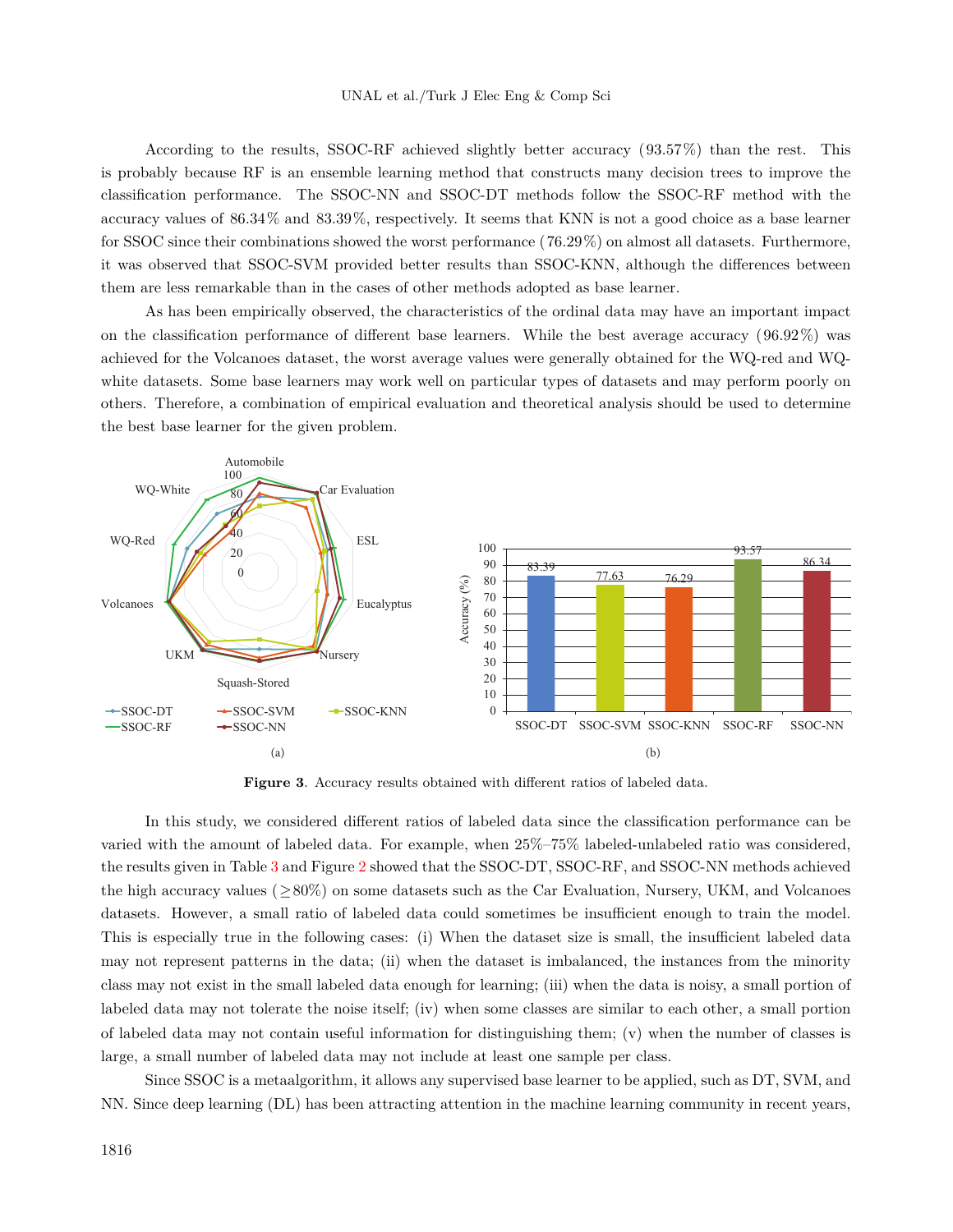our method can also be combined with it. Since deep learning has been proven to be a powerful ML technique in many studies, it can be used to improve the classification performance of our method. We performed an experiment to investigate the performance of SSOC-DL by using the WekaDeeplearning4j package [\[25](#page-23-17)]. The first experimental results showed that SSOC-DL outperformed the existing OC-DL on average, similar to other base learners. The optimal hyperparameters could be found and increased to build models with higher performance. However, we can have challenges of high computational time and high power consumption. Deep learning has generally been used to solve complex problems such as image classification, speech recognition, and natural language processing since it has ability to automatically to extract useful features (such as edges in images). Actually, the datasets used in this study contain simple transactional data and are not complex to be analyzed by deep learning. However, the proposed SSOC method can take advantage of deep learning when classifying ordinal image, voice, text, and video data.

#### **4.2.4. The results of the experiment 4**

This experiment was conducted to evaluate semisupervised learning in the case of ordinal classification. The central question in this experiment is: whether the introduction of unlabeled ordinal data yields a learner better than the traditional learner or not – shortly, be it semisupervised or supervised. To answer this question, we compared the proposed SSOC algorithm with the existing ordinal classification algorithm presented in [\[1](#page-22-0)]. Table [6](#page-21-0) shows the comparison results obtained when using a  $50\%$ – $50\%$  labeled-unlabeled ratio. It is clearly seen that the semisupervised ordinal classification methods (SSOC-DT, SSOC-SVM, SSOC-RF, and SSOC-NN) were exceeded their supervised ordinal counterparts (OC-DT, OC-SVM, OC-RF, and OC-NN) in terms of accuracy on average. The results presented in Table [6](#page-21-0) are promising since they indicate that, in ordinal classification, unlabeled ordinal data can be employed by the machine learning algorithms to consistently improve performance. This is because of the fact that when unlabeled data is available besides the labeled ordinal data, semisupervised learning can better exploit and learn existing structures in the explanatory features than supervised learning would be. For instance, the SSOC-RF method (87*.*93%) remarkably outperformed the existing OC-RF algorithm (80*.*61%) on average. Similarly, the SSOC-NN method (83*.*02%) achieved better performance than the existing OC-NN algorithm (77*.*43%) on average. It experimentally confirmed that the introduction of unlabeled ordinal data can improve the generalization and so classification performances of any particular learning algorithm. Hence, our semi-supervised ordinal classification algorithms showed significant potential and competitiveness against supervised ordinal ones. Consequently, the experimental results provided good synergy for the ordinal version of semisupervised learning.

The obtained results are promising indeed because, in real-world applications, unlabeled ordinal data are more available than labeled ordinal data, and labeling ordinal data is a difficult, expensive, or time-consuming process and it usually requires human efforts. Therefore, it is usually possible to construct a proper classification model by labeling at most half of the ordinal instances, instead of all.

## **4.2.5. The results of experiment 5**

The proposed SSOC method consists of two main steps. In the first step, a classifier is trained with the initial labeled data on an ordinal scale. In the second step, the unlabeled data is labeled by the constructed ordinal classifier via its predictions, called pseudo-labels, and then the classifier is retrained with this augmented data. In this experiment, we investigated that after retraining the classifier with new pseudo-labels, how much the performance is increased compared to the performance with initial training labels. To answer this question, we compared the performances of the initial model and retrained model.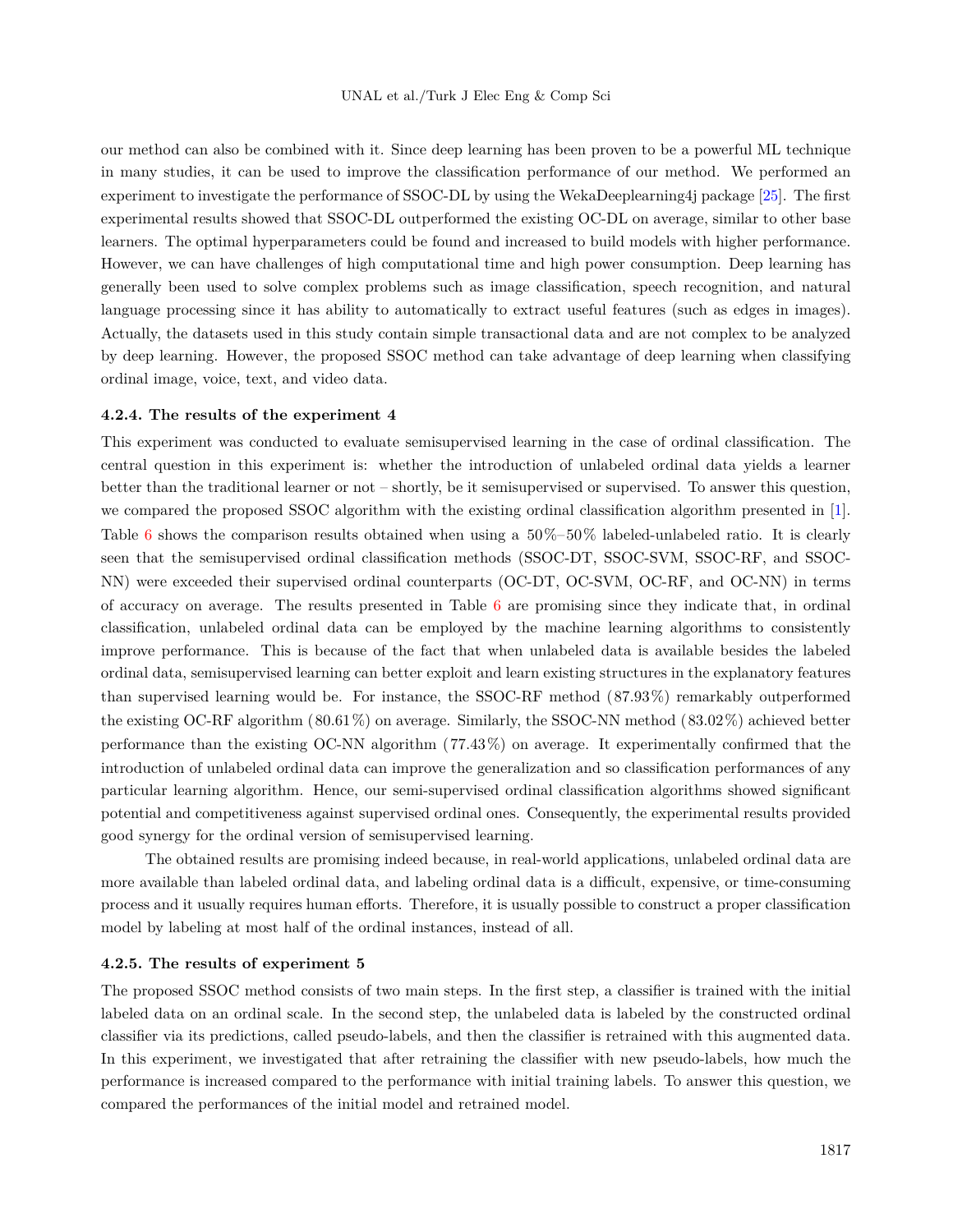Figure [4](#page-21-1) shows the average accuracy values obtained from the initially trained model and retrained model for all the ordinal datasets considered when using 25%-75%, 50%-50%, and 75%-25% labeled-unlabeled ratios. It can be clearly seen from the results that the pseudo-labeled data can be employed by the algorithm to consistently improve performance. For example, when 50%-50% labeled-unlabeled ratio was considered, the SSOC-NN method achieved a higher accuracy value (83.02%) than the initial model (76.07%) on average. It experimentally confirmed that the introduction of unlabeled ordinal data can improve the generalization and so classification performances of any particular learning algorithm. This is because of the fact that when unlabeled data is available besides the labeled ordinal data, the algorithm can better exploit and learn existing structures in the explanatory features. The unlabeled data instances provide additional knowledge that is relevant for ordinal classification, and they can successfully be used to improve the generalization ability of the learning system. The best improvement (14.81%) was observed for the SSOC-RF algorithm when the labeled data rate is 75% probably due to its ensemble structure. Based on the results, we can conclude that the introduction of unlabeled ordinal data yields a learner better than the initial learner. Unlabeled data in addition to labeled ordinal data can help in improving a classifier in terms of accuracy.

| Dataset        | SSOC-DT | SSOC-SVM | SSOC-KNN | SSOC-RF | SSOC-NN | $OC-DT$ | OC-SVM | OC-KNN | $OC-RF$ | $OC-NN$ |
|----------------|---------|----------|----------|---------|---------|---------|--------|--------|---------|---------|
| Automobile     | 73.56   | 74.54    | 58.83    | 87.80   | 81.95   | 66.34   | 66.83  | 61.95  | 85.85   | 72.68   |
| Car evaluation | 86.79   | 80.31    | 82.35    | 96.06   | 98.62   | 90.16   | 80.32  | 94.27  | 95.72   | 99.42   |
| ESL            | 68.57   | 63.81    | 66.68    | 75.33   | 74.18   | 65.78   | 66.80  | 68.24  | 66.60   | 68.85   |
| Eucalyptus     | 66.85   | 70.22    | 57.04    | 81.20   | 79.08   | 65.49   | 66.03  | 54.48  | 62.77   | 63.32   |
| Nursery        | 96.30   | 92.64    | 95.84    | 98.74   | 99.98   | 97.04   | 93.13  | 97.77  | 99.14   | 99.95   |
| Squash-stored  | 69.23   | 77.31    | 62.31    | 81.54   | 82.69   | 69.23   | 71.15  | 53.85  | 67.31   | 65.38   |
| <b>UKM</b>     | 95.53   | 83.13    | 84.42    | 96.92   | 96.87   | 92.56   | 93.55  | 85.86  | 93.55   | 95.29   |
| Volcanoes      | 96.25   | 96.21    | 96.42    | 98.17   | 96.62   | 96.08   | 96.18  | 96.49  | 96.42   | 96.61   |
| WQ-red         | 68.09   | 58.09    | 61.71    | 81.78   | 63.63   | 61.60   | 58.41  | 58.04  | 69.48   | 59.29   |
| WQ-white       | 65.66   | 51.67    | 57.76    | 81.76   | 56.61   | 57.62   | 51.72  | 54.10  | 69.27   | 53.51   |
| Avg.           | 78.68   | 74.79    | 72.34    | 87.93   | 83.02   | 76.19   | 74.41  | 72.51  | 80.61   | 77.43   |

<span id="page-21-0"></span>**Table 6**. Comparison of the proposed method (SSOC) and the existing method [\[1\]](#page-22-0) in terms of accuracy (%).



<span id="page-21-1"></span>**Figure 4**. The performance improvement provided by retraining compared to the initial training.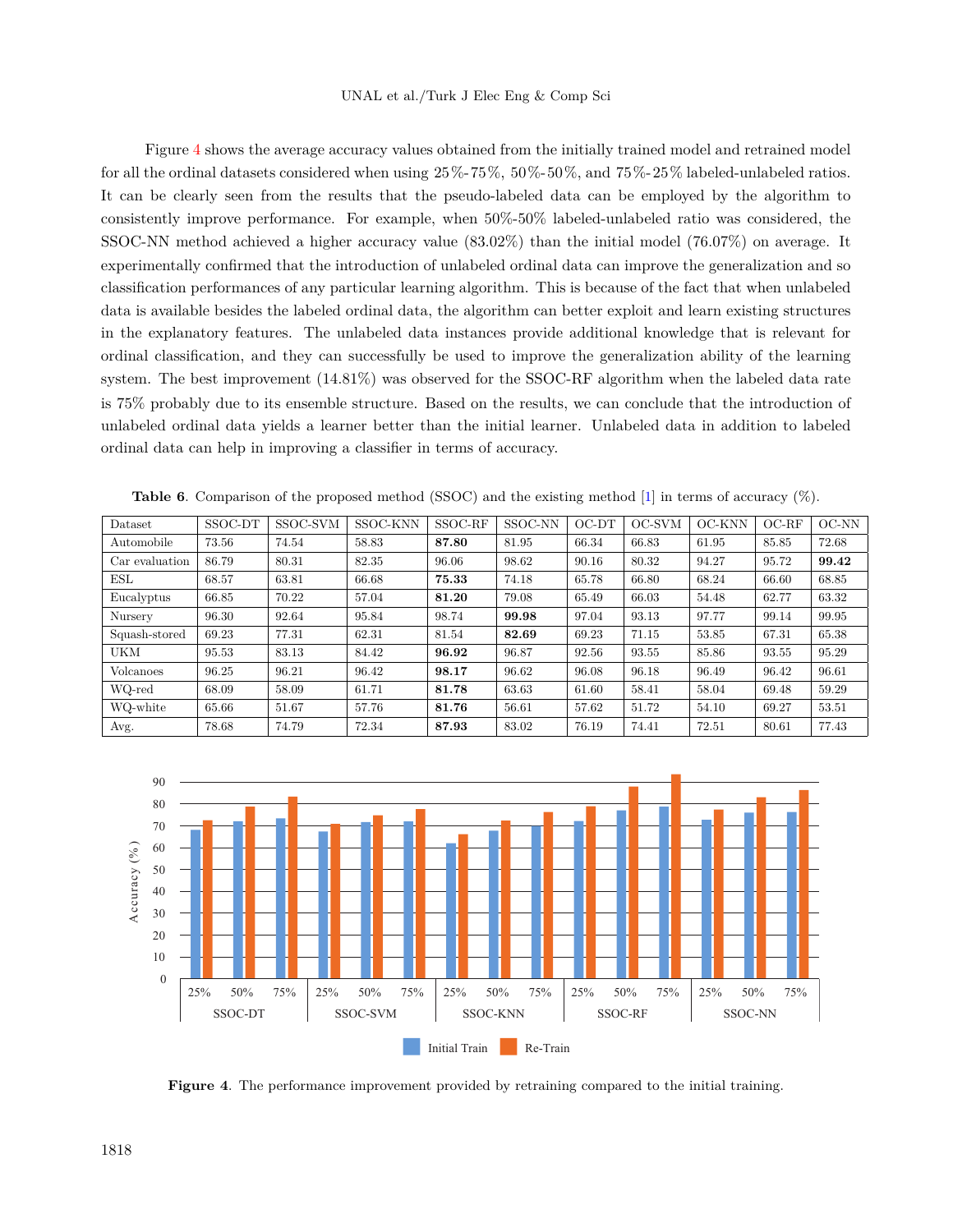<span id="page-22-7"></span>As a result of five experiments aforementioned, it can be concluded that the proposed SSOC algorithm looks quite promising in achieving high accuracy for the ordinal version of semi-supervised learning. The experiments demonstrated that exploiting the order among class labels in semi-supervised learning could lead to building better models, compared to the traditional nominal and supervised learning.

#### **5. Conclusion and future work**

Ordinal classification differs from multiclass (nominal) classification in that there exists some ordering among the class labels such as low, medium, and high. The existing semisupervised methods provide a nominal classification task. The key issue for our study, thus, is to design a new method that can effectively combine "semisupervised learning" and "ordinal learning" paradigms for the categorical class labels for the first time. The purpose of our study is to effectively use a small number of labeled ordinal data and a large number of unlabeled ordinal data for classification model construction. From this perspective, our study is very important since unlabeled ordinal data is cheap and abundantly available, and labeling ordinal data is a time-consuming and costly process requiring expert knowledge. It aims to maximize the classification performance of the model through appending unlabeled samples to the labeled ordinal data while minimizing the human effort.

This paper introduces a new concept of "semi-supervised ordinal classification" for the categorical class labels. It proposes a new algorithm, called SSOC, which takes into account the relationships between the class labels during semi-supervised learning. In the proposed SSOC method, a classifier is firstly trained on an initial small number of labeled ordinal samples for the purpose of classifying unlabeled instances. After that, the resulting classifier is re-trained with its own estimations by enlarging its initial labeled set.

In the experimental studies, we evaluated the performance of the proposed algorithm (SSOC) on various ordinal datasets. The SSOC method resulted in a significant improvement over the existing YATSI method.

As future work, an ensemble semi-supervised ordinal classification approach can be implemented by using the proposed method as an ensemble member.

#### **References**

- <span id="page-22-0"></span>[1] Frank E, Hall M. A simple approach to ordinal classification. In: European Conference on Machine Learning; Freiburg, Germany; 2001. pp. 145-156.
- <span id="page-22-1"></span>[2] Driessens K, Reutemann P, Pfahringer B, Leschi C. Using weighted nearest neighbor to benefit from unlabeled data. In: Pacific-Asia Conference on Knowledge Discovery and Data Mining; Singapore; 2006. pp. 60-69.
- <span id="page-22-2"></span>[3] Lang R, Lu R, Zhao C, Qin H, Liu G. Graph-based semi-supervised one class support vector machine for detecting abnormal lung sounds. Applied Mathematics and Computation 2020; 364: 1-10. doi: 10.1016/j.amc.2019.06.001
- <span id="page-22-3"></span>[4] Li W, Meng W, Au MH. Enhancing collaborative intrusion detection via disagreement-based semi-supervised learning in IoT environments. Journal of Network and Computer Applications 2020; 161: 1-9. doi: 10.1016/j.jnca.2020.102631
- <span id="page-22-4"></span>[5] Livieris IE, Drakopoulou K, Tampakas VT, Mikropoulos TA, Pintelas P. Predicting secondary school students' performance utilizing a semi-supervised learning approach. Journal of Educational Computing Research 2019; 57 (2): 448-470. doi: 10.1177/0735633117752614
- <span id="page-22-5"></span>[6] Xu P, Lu W, Wang B. A semi-supervised learning framework for gas chimney detection based on sparse autoencoder and TSVM. Journal of Geophysics and Engineering 2019; 16 (1): 52-61. doi:10.1093/jge/gxy004
- <span id="page-22-6"></span>[7] Stanescu A, Caragea D. An empirical study of ensemble-based semi-supervised learning approaches for imbalanced splice site datasets. BMC Systems Biology 2015; 9 (5): 1-12. doi: 10.1186/1752-0509-9-S5-S1